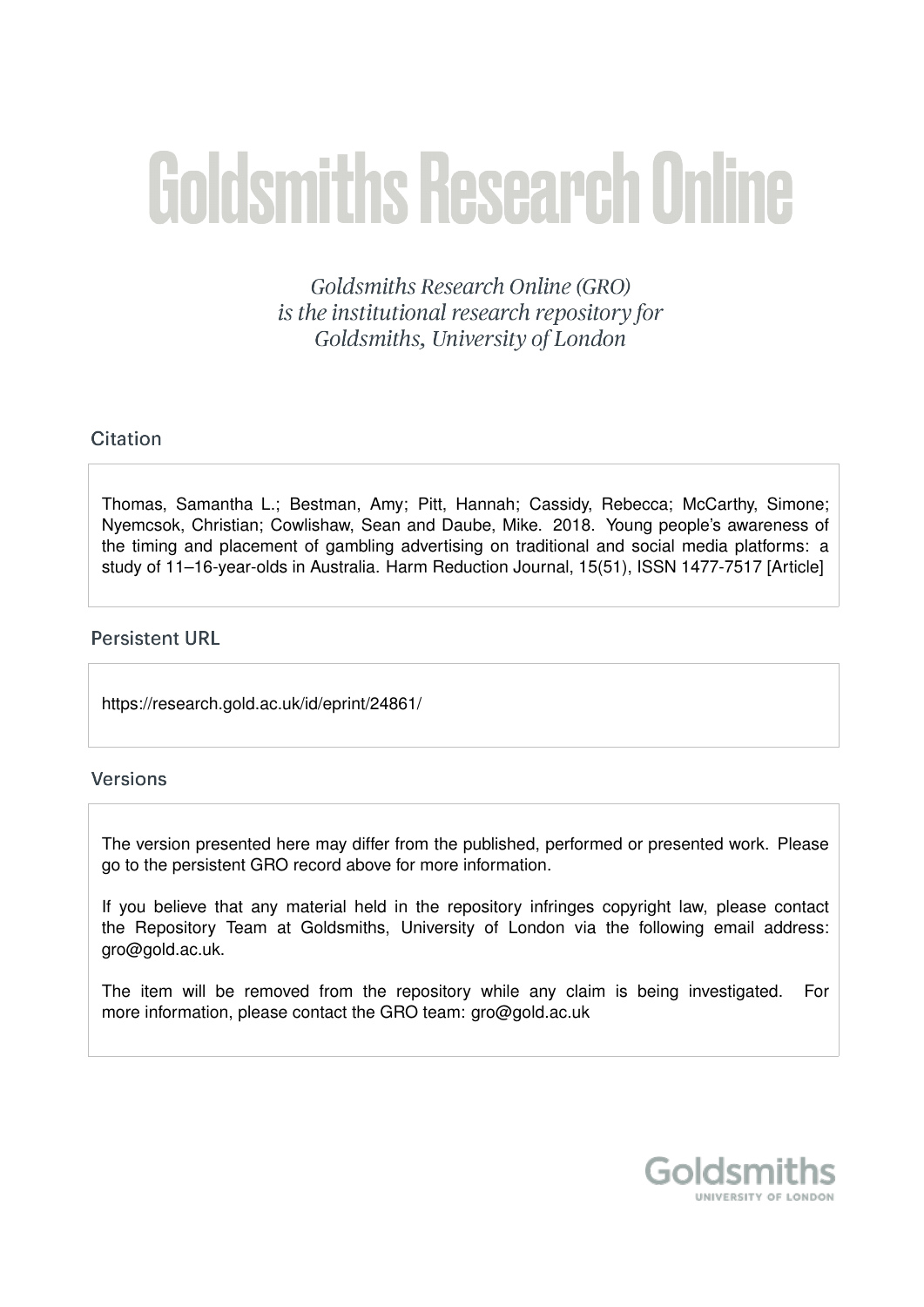# **RESEARCH CHEAR CHEAR CHEAR CHEAR CHEAR CHEAR CHEAR CHEAR CHEAR CHEAR CHEAR CHEAR CHEAR CHEAR CHEAR CHEAR CHEAR**



# Young people's awareness of the timing and placement of gambling advertising on traditional and social media platforms: a study of 11–16-year-olds in Australia

Samantha L. Thomas<sup>1\*</sup>, Amy Bestman<sup>1</sup>, Hannah Pitt<sup>1</sup>, Rebecca Cassidy<sup>2</sup>, Simone McCarthy<sup>1</sup>, Christian Nyemcsok<sup>1</sup> , Sean Cowlishaw<sup>3,4</sup> and Mike Daube<sup>5</sup>

### Abstract

**Background:** Research has demonstrated that the promotion of gambling, particularly within sport, may have a significant impact on positively shaping young people's attitudes towards gambling. While some governments have implemented restrictions to limit young people's exposure to gambling advertising, few studies have investigated where young people recall seeing gambling advertising, and whether they perceive that advertising restrictions have gone far enough in reducing exposure to these promotions.

**Method:** Mixed methods, interviewer-assisted surveys were conducted with  $n = 111$  young people aged 11–16 years, who were self-reported fans of basketball in Victoria, Australia. Interviews were conducted at basketball stadiums between May and July 2018. The study assessed media viewing patterns; recall and awareness of the timing, placement, and content of gambling advertising; the impact of gambling advertising restrictions; and attitudes towards sporting organisations' roles in the promotion of gambling.

**Results:** The majority of young people recalled seeing gambling advertising on television ( $n = 101$ , 91.0%), with most recalling advertising within sporting matches or games ( $n = 79$ , 71.2%). Most young people recalled seeing gambling advertising in the early evening before 8:30 pm ( $n = 75$ , 67.6%). Just over half of young people described seeing gambling advertisements on social media ( $n = 61$ , 55.0%), and over a third ( $n = 40$ , 36.0%) recalled gambling advertising on YouTube, predominantly before watching sporting or gaming videos. The majority stated that they continued to watch sport after 8:30 pm ( $n = 93$ , 83.7%), which is when restrictions on advertising in live sport in Australia end. The majority ( $n = 88, 79.3%$ ) stated that there were too many gambling advertisements in sport. Three quarters believed that sporting codes should do more to prevent young people from being exposed to advertising for gambling in sport  $(n = 84, 75.7\%)$ .

**Conclusions:** There is now a clear body evidence that current regulatory systems for gambling advertising are ineffective, with further restrictions urgently needed across a range of media channels to prevent exposure to promotions that may encourage young people's interest and involvement in gambling.

Keywords: Gambling, Advertising, Children, Social media, Television, Sport

\* Correspondence: [samantha.thomas@deakin.edu.au](mailto:samantha.thomas@deakin.edu.au) <sup>1</sup>

Centre for Population Health Research, School of Health and Social Development, Faculty of Health, Deakin University, Geelong, Australia Full list of author information is available at the end of the article



© The Author(s). 2018 Open Access This article is distributed under the terms of the Creative Commons Attribution 4.0 International License [\(http://creativecommons.org/licenses/by/4.0/](http://creativecommons.org/licenses/by/4.0/)), which permits unrestricted use, distribution, and reproduction in any medium, provided you give appropriate credit to the original author(s) and the source, provide a link to the Creative Commons license, and indicate if changes were made. The Creative Commons Public Domain Dedication waiver [\(http://creativecommons.org/publicdomain/zero/1.0/](http://creativecommons.org/publicdomain/zero/1.0/)) applies to the data made available in this article, unless otherwise stated.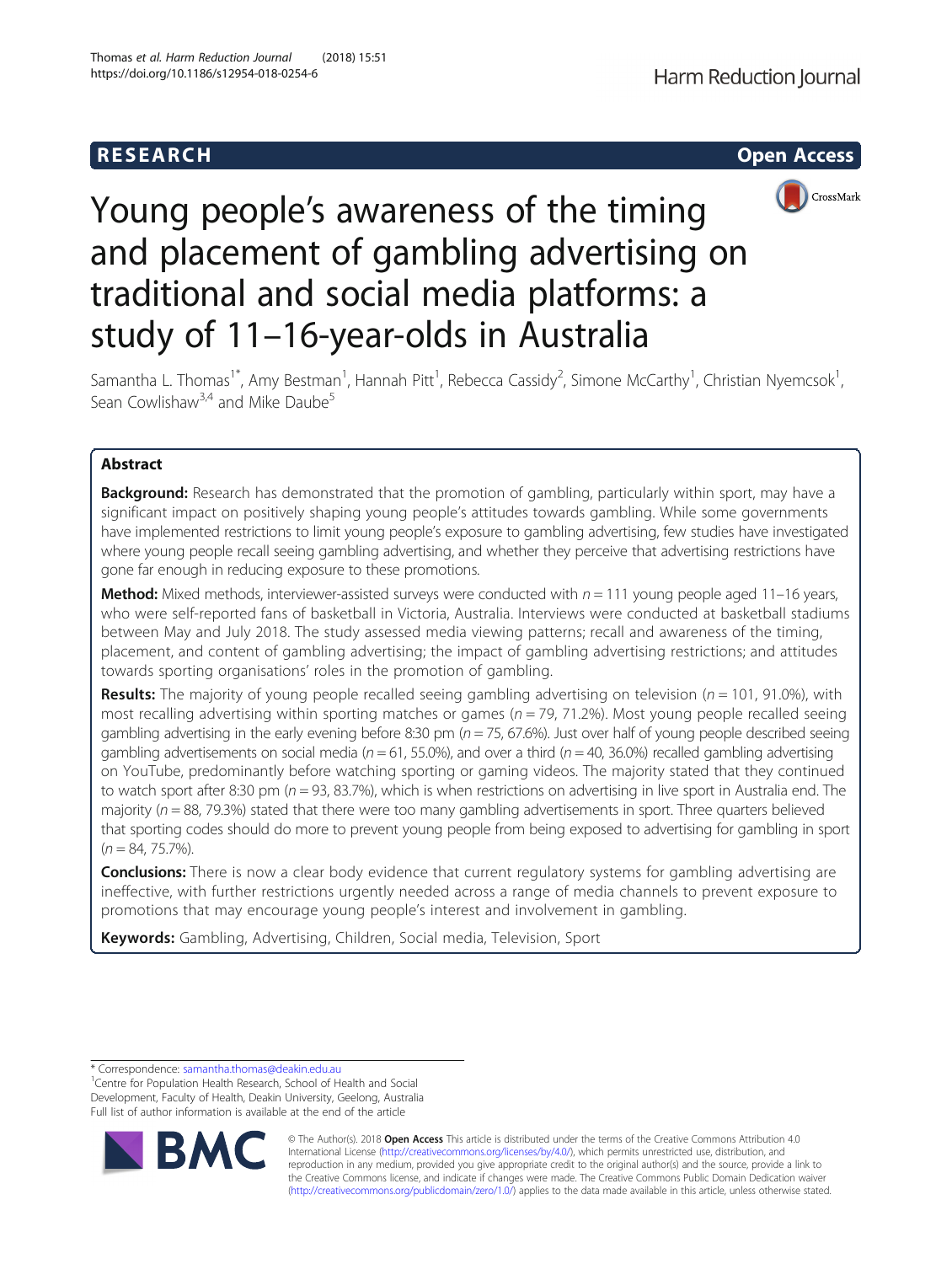#### Background

#### Young people and gambling-related harm

The impact of gambling on children and young people (subsequently referred to as young people) has emerged as an important public health issue in the last decade [[1](#page-11-0)–[3\]](#page-11-0). Researchers have demonstrated that approximately 60–80% of young people engage in formal or informal gambling prior to the legal age in various jurisdictions and are vulnerable to harmful and problem gambling  $[4-7]$  $[4-7]$  $[4-7]$  $[4-7]$ . For example, a survey conducted by the Gambling Commission in the United Kingdom (UK) estimated that around 0.9% of 11- to 15-year-olds were problem gamblers (equating to 31,000 young people) and a further 1.3% were "at-risk" of problem gambling and currently exhibiting at least some problematic behaviours or harms (equating to an additional 45,000 young people) [\[8](#page-11-0)]. Annual estimates of gambling in Great Britain have indicated large increases in participation among young people aged 16–24 years, with 38% participating in gambling in 2016, up to 5% from the previous year [\[9\]](#page-11-0). In Finland, a survey of 12- to 15-yearolds found that 3.0% identified as problem gamblers and a further 4.9% were at risk  $[10]$  $[10]$ . In a Swedish longitudinal study, incidence of problem gambling in 16- to 24-year-olds was over double the rate for adults aged 25–44 years—2.26% compared to 0.81% for adults [\[11](#page-11-0)]. In Australia, research suggests that 1 in 25 young people have experienced a problem with gambling in the previous year [[12](#page-11-0)], with one Australian study finding that 16% of young people under 25 were classified as at-risk, and 5% were classified as problem gamblers [[13](#page-12-0)].

Researchers have explored a range of individual [[14](#page-12-0), [15\]](#page-12-0), peer  $[16]$  $[16]$ , and family  $[17-19]$  $[17-19]$  $[17-19]$  $[17-19]$  factors that may influence and shape young people's attitudes and engagement with gambling. However, it is the alignment of online sports betting companies with professional sporting teams and codes [\[2](#page-11-0)], the saturation of advertising on television [[20,](#page-12-0) [21\]](#page-12-0), and research demonstrating the positive attitudes of young sports fans towards gambling [[22](#page-12-0)–[24](#page-12-0)] that have stimulated the most public debate about the normalisation of gambling for young people.

#### The impact of gambling advertising on young people

In the last 5 years, a range of studies, mostly from Australia, have examined the alignment across gambling companies and sporting codes and impacts on gambling attitudes and consumption intentions of young people [[2,](#page-11-0) [3](#page-11-0), [18,](#page-12-0) [23,](#page-12-0) [25](#page-12-0), [26\]](#page-12-0). These studies have clustered around three key themes.

The first examines young people's recall and awareness of sports betting brands and demonstrates that they can recall the names of gambling companies, describe the distinct marketing strategies aligned with these companies, and associate gambling company sponsors with relevant sports teams [[2](#page-11-0), [3,](#page-11-0) [23](#page-12-0)]. For example, Thomas and colleagues [[2](#page-11-0)] found that over 75% of 8- to 16-year-olds could recall the brand name of at least one sports betting company.

The second examines young people's interpretations of gambling from appeal and communication strategies within advertisements [\[3](#page-11-0), [23](#page-12-0)]. These studies have demonstrated that specific types of appeal strategies within sports betting promotions, such as cash back deals or offers, have an impact on young people by reducing the perceived risk associated with engaging in gambling [\[3](#page-11-0), [18\]](#page-12-0). Other studies have demonstrated that celebrity endorsement of sports betting companies may increase perceptions of trust and that gambling is an essential part of a sports fan's identity [[25\]](#page-12-0). Most recently, researchers have demonstrated that patterns of observational learning may result from marketing, whereby the technical aspects of betting, such as opening accounts and betting via mobile phones, are modelled for young people [[3\]](#page-11-0).

The third examines young people's gambling intentions, although few of these provide significant detail about exactly why young people may be motivated to gamble [\[18](#page-12-0), [26,](#page-12-0) [27](#page-12-0)]. For example, Derevensky and colleagues [[27](#page-12-0)] found that 40% of young people stated they wanted to try gambling after seeing gambling advertisements. Other studies have demonstrated that young people who watch sport are more likely to indicate a desire to try gambling as adults [\[26\]](#page-12-0). Pitt et al. [\[18](#page-12-0)] found in a qualitative study that over 60% of young people wanted to try gambling (currently or in the future) and 35% selected sports betting as the gambling product they would most like to try. The study identified four key factors which influenced the gambling intentions of young people: the alignment of gambling with culturally valued events such as sport; having perceived expert knowledge and understanding of sport; their awareness of gambling advertising and promotions within sport; and the attitudes and behaviours of parents and peers towards gambling.

Despite this work, there are still gaps in understanding of the impact of gambling promotional strategies on young people, and the most effective public policy strategies to respond to these. First, research has been substantially skewed towards boys who are fans of major sporting codes, with limited research on whether girls are also influenced by gambling advertising [[18](#page-12-0), [28](#page-12-0)]. This is important given recent research suggesting that women are a growing market for gambling companies and are increasingly engaging in online forms of gambling [\[29](#page-12-0)]. There is also very limited information about the specific media channels that are used to promote gambling and how young people may be exposed to gambling advertising via different channels. For example, while young people are significant consumers of information on social and digital media platforms [[30\]](#page-12-0), there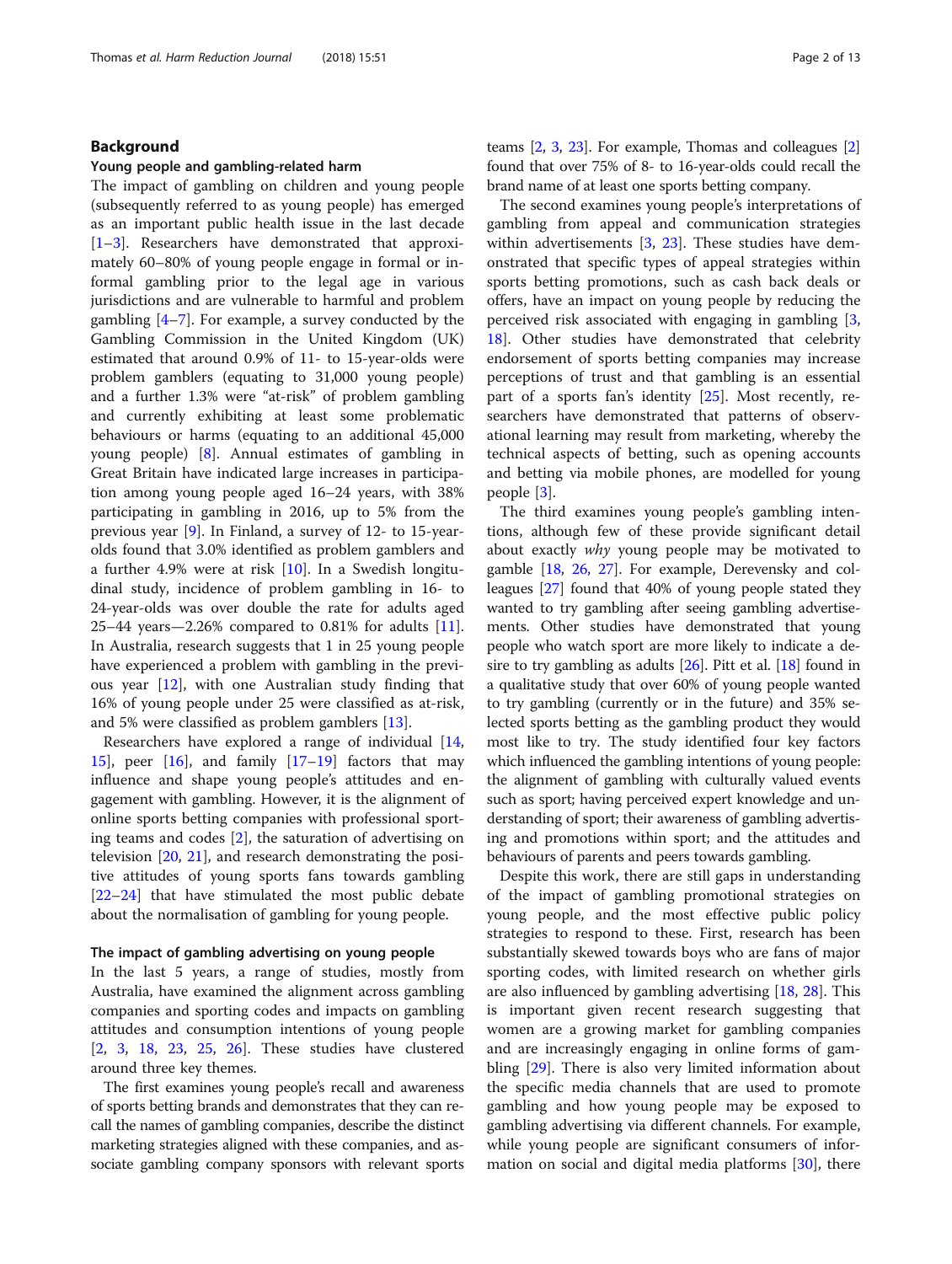has been very limited research on the nature and extent of gambling advertising on these platforms [[31\]](#page-12-0). Given research demonstrating that alcohol and tobacco brands have used social media platforms to market their products, and that young people may be exposed regularly to these promotions  $[32, 33]$  $[32, 33]$  $[32, 33]$  $[32, 33]$ , it is also important to understand the extent and nature of gambling advertising on these media platforms. Finally, measures associated with protecting young people from gambling promotions are predominantly related to the timing of advertisements within young people's viewing hours [[34](#page-12-0)]. However, very few of these are based on evidence about when and where young people see gambling advertising in their general media viewing and everyday environments [\[23](#page-12-0)], and whether regulations based on a "watershed" for televised commercial break advertising have any impact on young people's overall exposure to gambling advertising.

#### Regulatory responses

There have been various regulatory responses to the promotion of gambling within sport across the world, with Italy, the UK, and Australia providing examples of diverse policy responses. For example, Italy has committed to implementing a blanket ban on all gambling advertising across all media platforms [\[35\]](#page-12-0), an intervention condemned by Maarten Haijer, secretary general of the European Gaming and Betting Association, as impractical and "counterproductive" [\[36](#page-12-0)]. Should these rules come into force as planned in January 2019, sports clubs will also be banned from carrying sponsorship promotions provided by the industry. At present, more than half of the teams in Italy's top football league have sponsorship agreements with gambling providers [\[37](#page-12-0)].

In the UK, the Gambling Act (2005) legalised gambling advertising on all media. However, the Industry Code for Socially Responsible Gambling, which also came into force in 2007, imposed a 9 pm television watershed for all gambling products except bingo, and sports betting around televised sports events [\[38\]](#page-12-0). Despite considerable pressure from campaigners and parliamentarians [[39](#page-12-0)], the UK Government has resisted calls to ban gambling advertising before the watershed. In 2016, the UK Government launched a review of social responsibility measures and advertising. Their response, published in May 2018, made no changes to existing rules on advertising. Rather, it welcomed a major multi-million-pound advertising campaign led by GambleAware, around responsible gambling, and promised new research commissioned by GambleAware which would explore "the effects of gambling advertising and marketing on children, and vulnerable groups"  $[40]$ <sup>1</sup>

Relative to these European countries, Australia has taken what may be described as a "middle ground" approach to the promotion of gambling in sport. While there have been state-based initiatives aimed at restricting gambling advertising in public spaces such as near schools and at major public transport stations [[42](#page-12-0)], regulations were introduced at a national level on 30 March 2018 that restricted the advertising of gambling during live sports broadcasts between 5:00 am and 8:30 pm [[43](#page-12-0)]. In August 2018, regulations were also announced to ban gambling advertising during the online streaming of live sport between 5:00 am and 8:30 pm [\[44\]](#page-12-0). While the introduction of these rules was designed to "limit the exposure of child audiences to gambling ads and promotion of odds during live sporting events" [[43](#page-12-0)], the regulations contain a number of loopholes and exemptions which have important implications for young people's continued exposure to gambling advertising. First, the regulations do not apply to subscription television channels with a "low" audience share [\[43\]](#page-12-0). This means that channels on subscriptions services such as ESPN which broadcast sports including the American National Basketball Association (NBA) can continue to broadcast gambling advertising between 5:00 am and 8:30 pm [\[45\]](#page-12-0). Second, the 8:30 pm cut-off does not appear to be based on analyses of the media viewing patterns of young people, and specifically young people's viewing patterns associated with sport. For example, in a submission to the Inquiry into the Communications Legislation Amendment (Online Content Services and Other Measures) Bill 2017, UNICEF Australia (a multilateral organisation which aims to protect the rights of children) highlighted that while the Regulation Impact Statement associated with the Australian governments proposed advertising restrictions stated: "[t]here is less concern where these events are broadcast after 8:30pm as children are less likely to be viewing at this time..." no evidence was provided to support this statement  $([46], p. 8)$  $([46], p. 8)$  $([46], p. 8)$ . In their submission to the Inquiry, UNICEF Australia challenged the proposition that 8:30 pm was an appropriate cut-off time, providing evidence that young people watched media content well beyond 8:30 pm, and increasingly engaged in media viewing via online digital platforms [[46](#page-12-0)]. Third, the regulations only apply to live sport, with a starting point for restrictions from 5 min prior to the match. This means that gambling advertising (including sponsor announcements) may be played in sports commentary in the lead-up to sports matches, and in replays of popular matches. Fourth, there are still exemptions for gambling advertising within sports and current affairs (news) programs, such as sports magazine or commentary programs, prior to 8:30 pm. Fifth, restrictions do not apply to incidental advertising including hoardings at stadiums or logos on a player's or official's uniform, which may still be highly visible throughout live matches and have implicit recall for young people [\[2,](#page-11-0) [47\]](#page-12-0). Finally, the regulations do not apply to gambling advertising on social media platforms, including promoted content on YouTube, Instagram, and Snapchat, which are all used by young people.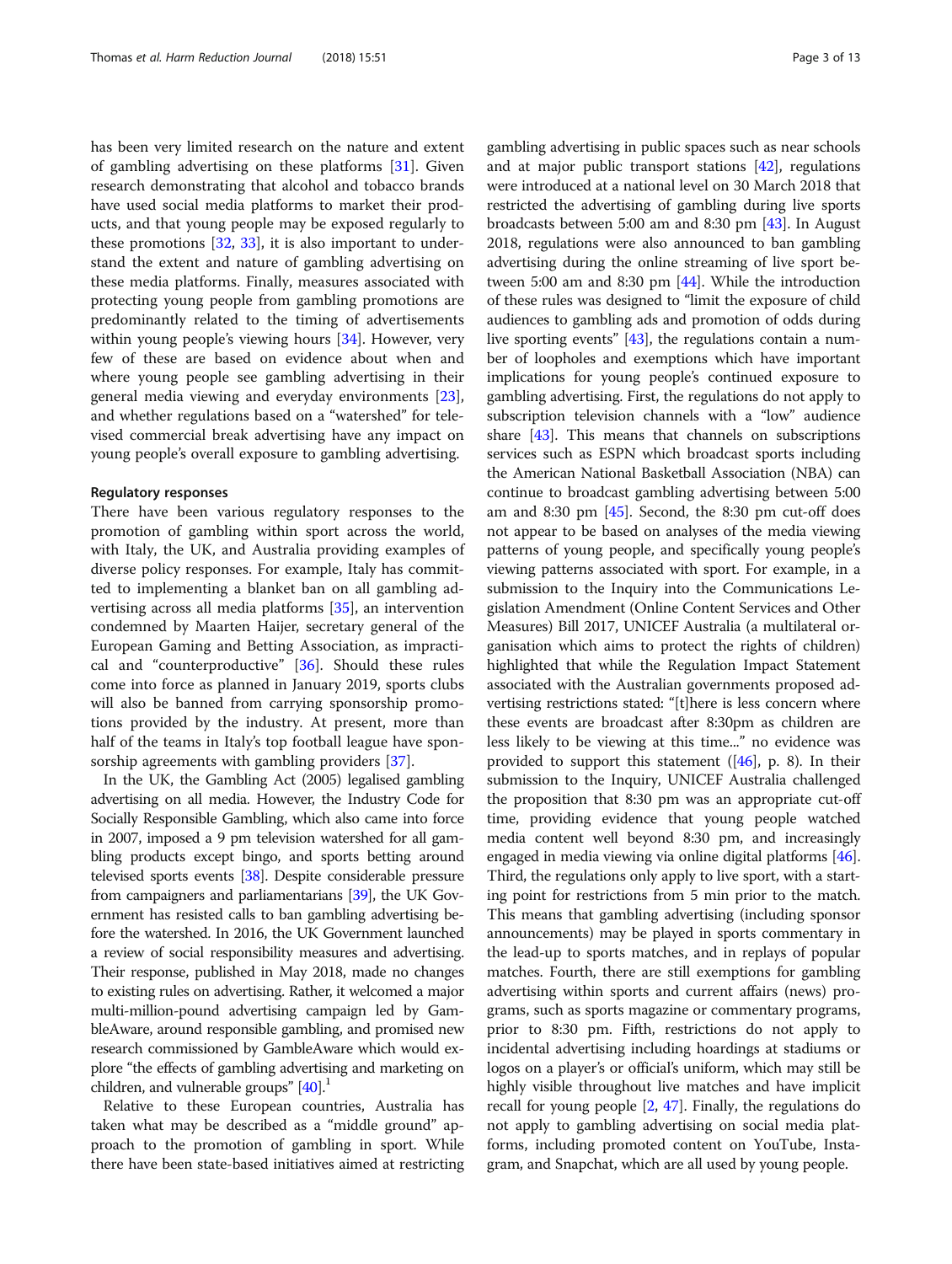While the regulations developed by the Australian government were a step in the right direction, these gaps may mean that young people are still exposed to significant gambling advertising during their general and sports-related media viewing. The following study aimed to enhance understanding of young people's exposure and awareness of gambling advertising across different media platforms since the March 2018 implementation of new gambling advertising restrictions in Australia. The analyses presented in this paper were guided by four research questions:

- 1. To what extent do young people report seeing gambling advertising on different media channels?
- 2. What do young people recall about the timing and placement of gambling advertising via different media channels?
- 3. Have young people noticed any changes in gambling advertising since regulatory restrictions were introduced by the Australian government?
- 4. How do young people perceive the responsibility of sporting organisations in relation to gambling advertising?

#### Methods

#### Approach

This study was part of a broader mixed methods, interviewer-administered survey of gambling attitudes and advertising recall of 11- to 16-years-olds in Victoria, Australia. The study specifically focused on young people who were fans of basketball for two reasons. First, the vast majority of research in Australia has focused on young people who are fans of two major sporting codes, the Australian Football League (AFL) and the National Rugby League [\[2](#page-11-0), [18,](#page-12-0) [23](#page-12-0)], so it was considered worthwhile to investigate the attitudes of young people engaged with other sports. Second, given the "pay per view" access of this sporting code in Australia, we hypothesised that young people who were fans of the NBA but did not have access to paid media platforms might seek content via free social media platforms. This was important in understanding whether young people were exposed to gambling advertising when viewing sports-related content on social media.

Greater than low risk ethical approval was received from the Deakin University Human Research Ethics Committee (2018-087) given that this project focused on young people, and given that gambling in Australia is illegal for under 18-year-olds.

#### Sampling and recruitment

The study recruited 11- to 16-year-olds who were self-reported fans of basketball. The "fan" criterion was included given research suggesting that young people who are fans of sport may be more engaged in media viewing of sport, may be more exposed to gambling advertising, and may be most likely to indicate that they will gamble when they are older  $[18, 23]$  $[18, 23]$  $[18, 23]$  $[18, 23]$ . The 11- to 16-year-old age range was chosen as research indicates that from the age of about 11, young people become more aware of the persuasive intent of marketing brands and communications [\[48](#page-12-0), [49\]](#page-12-0). While the study predominantly utilised a convenience approach to sampling, purposive sampling was also used to ensure the diversity of the sample according to gender, socio-economic status, and age. This was important given that previous studies have predominantly focused on boys from higher socio-economic backgrounds [\[3,](#page-11-0) [50\]](#page-12-0).

Young people were recruited between May and July 2018 at three local community basketball stadiums in Victoria, Australia. This time period was chosen as it was approximately the same time as the 2018 NBA playoffs and finals. Up to five trained researchers attended stadiums to recruit participants and collect data on 7 days. ST attended all 7 days of data collection to talk to parents, answer questions, and be on hand in case problems emerged. Parents and young people were approached and provided with written and verbal information about the study and were given an opportunity to ask questions prior to participation. There was a requirement from the University Ethics Committee for parents/carers to provide written consent for all young people, and for young people to provide verbal consent prior to participation. This requirement led to some difficulty in recruiting 15- and 16-year-olds, who often attended games without a parent. Young people received a non-branded drink bottle as a token of appreciation for participation.<sup>2</sup>

#### Data collection

Data collection took place in a quiet part of the stadium. A one-on-one interviewer-assisted survey was completed individually with the young person using an iPad or iPhone 8 plus. Data were collected using the Qualtrics offline application, with questions asked and data entered by the interviewer. Qualitative data were recorded verbatim by the interviewer. Young people were given prompts throughout the survey that there were no right or wrong answers. Parents were able to observe the interview, although most chose not to. Surveys took between 10 and 15 min to complete and were piloted with 10 young people to check for comprehension. Minor adjustments were made to the wording of some questions which were difficult for young people to understand before proceeding with the full study.

The survey was divided into five sections which included a range of questions relating to socio-demographic characteristics, self-reported fan engagement,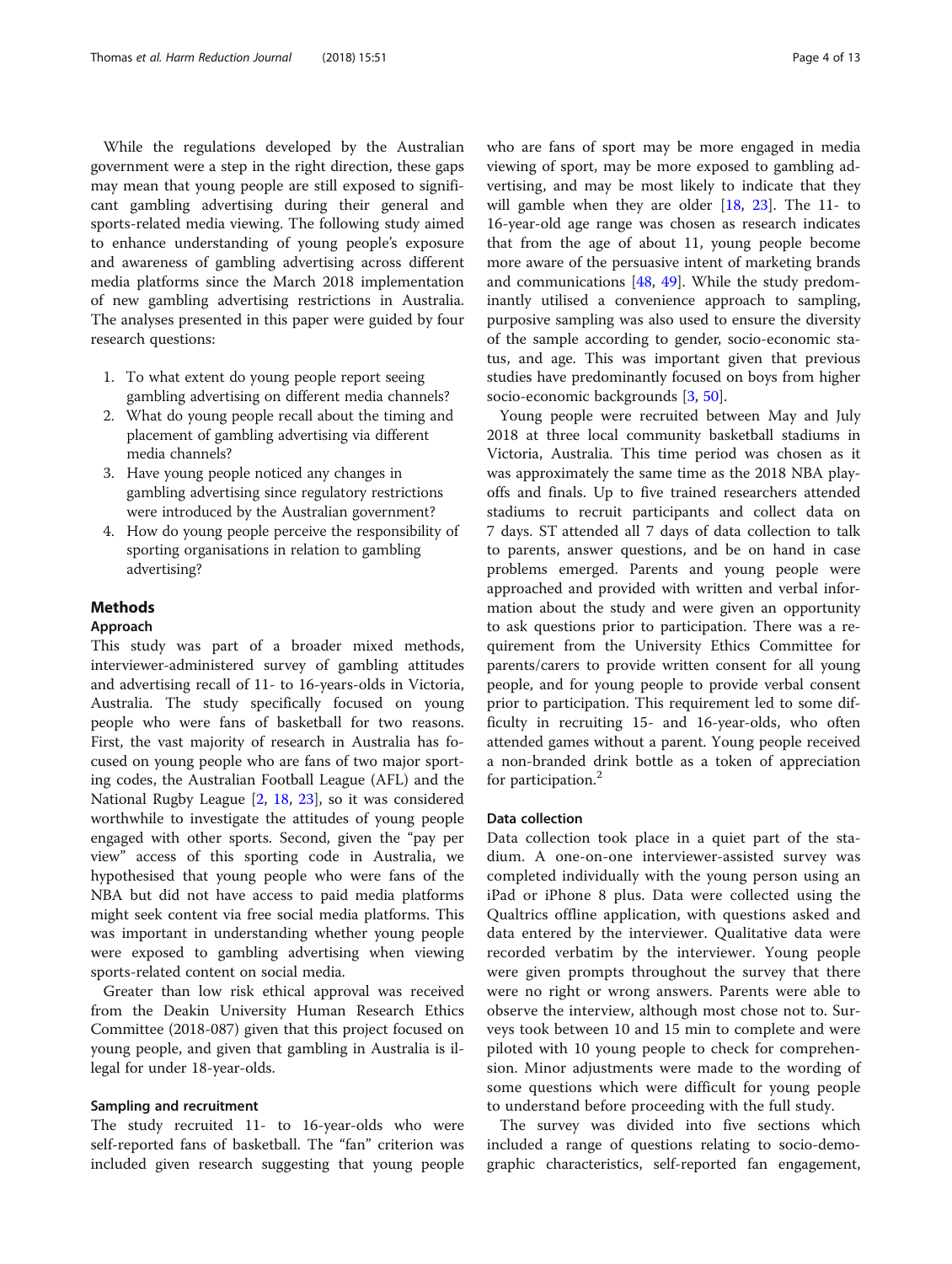media viewing patterns, recall and awareness of gambling advertising, future gambling consumption intentions, awareness of gambling regulations, and suggestions for preventing gambling harm in young people. This study reports quantitative and qualitative data from four of these sections.

#### Socio-demographic and sporting characteristics

Age, gender, suburb of residence, and participation in sports.

#### Media viewing of sport

To understand media viewing of basketball, we included a check-list of items indicating types of basketball codes watched (e.g. NBA, NBL, Australian and American women's basketball leagues, and American College Basketball); how often they watched these codes (daily, 4–6 times per week, 2–3 times per week, once a week, once a month, less than once a month); and the media platforms through which they viewed basketball (e.g. free to air television, subscription television, YouTube, websites). To understand broader engagement with sports on social media platforms, young people were asked which social media platforms they used to follow basketball players and teams.

#### Recall of the timing and placement of gambling advertising

Young people were asked a range of open and closed questions relating to whether they had seen gambling advertising on traditional and social media platforms. They were asked specifically where they recalled seeing this advertising—recorded via a check-list of eight traditional, online, and venue-based advertising channels. They were then asked qualitatively to describe in which specific television programs they had recalled seeing advertising. Finally, they were asked about times of day in which they had seen gambling advertising on traditional television media platforms (from a list of morning, afternoon, early evening before 8:30 pm, late evening after 8:30 pm).

#### Impact of gambling advertising restrictions

A number of questions explored the impact of the recently introduced gambling advertising restrictions. These included a yes/no question related to whether they continued to watch television after 8:30 pm at night, with a prompt regarding whether they would continue to watch a sporting match if aired after 8:30 pm. Young people were then asked questions relating to their perceptions about the amount of gambling advertisements in sport, for example, "what do you think about the amount of gambling ads in sport?" If young people did not immediately answer they were then given the following prompt, "do you think there is too much, too little, or about the right amount of ads?" They were then asked "do you think

that sporting codes should do more to stop young people from being exposed to ads for gambling in sport?" which was coded as a yes/no response. Finally, young people were asked in an open-ended question whether they had a message for the sporting codes.

Given the mixed methods nature of the study, qualitative data were analysed as the study progressed, and data collection ceased when no new themes emerged from the qualitative responses.

#### Data analysis

Data were uploaded to Statistical Package for the Social Sciences (SPSS) from Qualtrics for analysis. All data was checked and cleaned by the second and third authors before being coded. The main adjustments were minor typographical and wording issues associated with input of the qualitative data. Quantitative data were analysed using descriptive statistics in SPSS. Socio-Economic Indexes for Areas (SEIFA) status was determined using suburb level data. Suburbs were assigned scores according to SEIFA State Suburb Index of Relative Socio-economic Disadvantage [\[51](#page-12-0)]. These scores were grouped into low (deciles 1–3), middle (deciles 4–7), and high (deciles 8–10).

Significant differences according to gender and age were identified using  $\chi^2$  tests of independence. To analyse data associated with age, we split the sample into two groups, young people aged  $11-12$  years  $(n = 55)$ and 13–16 years ( $n = 56$ ). This was done for two reasons, first that it divided the data into two even groups and second because 13 is the age at which young people are permitted to open social media accounts in Australia [[52\]](#page-12-0).

Qualitative responses were transferred to data management software QSR NVivo 11 and were thematically analysed [\[53\]](#page-12-0). In this paper, qualitative responses are primarily used to illustrate or provide depth of information to complement quantitative data. Qualitative responses were read and re-read to understand the key concepts and themes emerging from the data. Regular meetings were held between the co-authors to discuss emergent themes.

#### Results

#### Socio-demographic characteristics

The socio-demographic characteristics of the sample are presented in Table [1](#page-6-0). A total of 111 young people participated in the study, with a mean age of 12.9 years (SD 1.5). Approximately half were aged 11 or 12 years ( $n =$ 55, 49.5%), approximately a third aged 13 or 14 years ( $n$  $= 39, 35.1\%$ ), and 15.3% were aged 15 or 16 years (*n* = 17). From this point forward, young people will be grouped into two age groups,  $11-12$  years (n = 55) and 13–16 years ( $n = 56$ ). The sample was skewed towards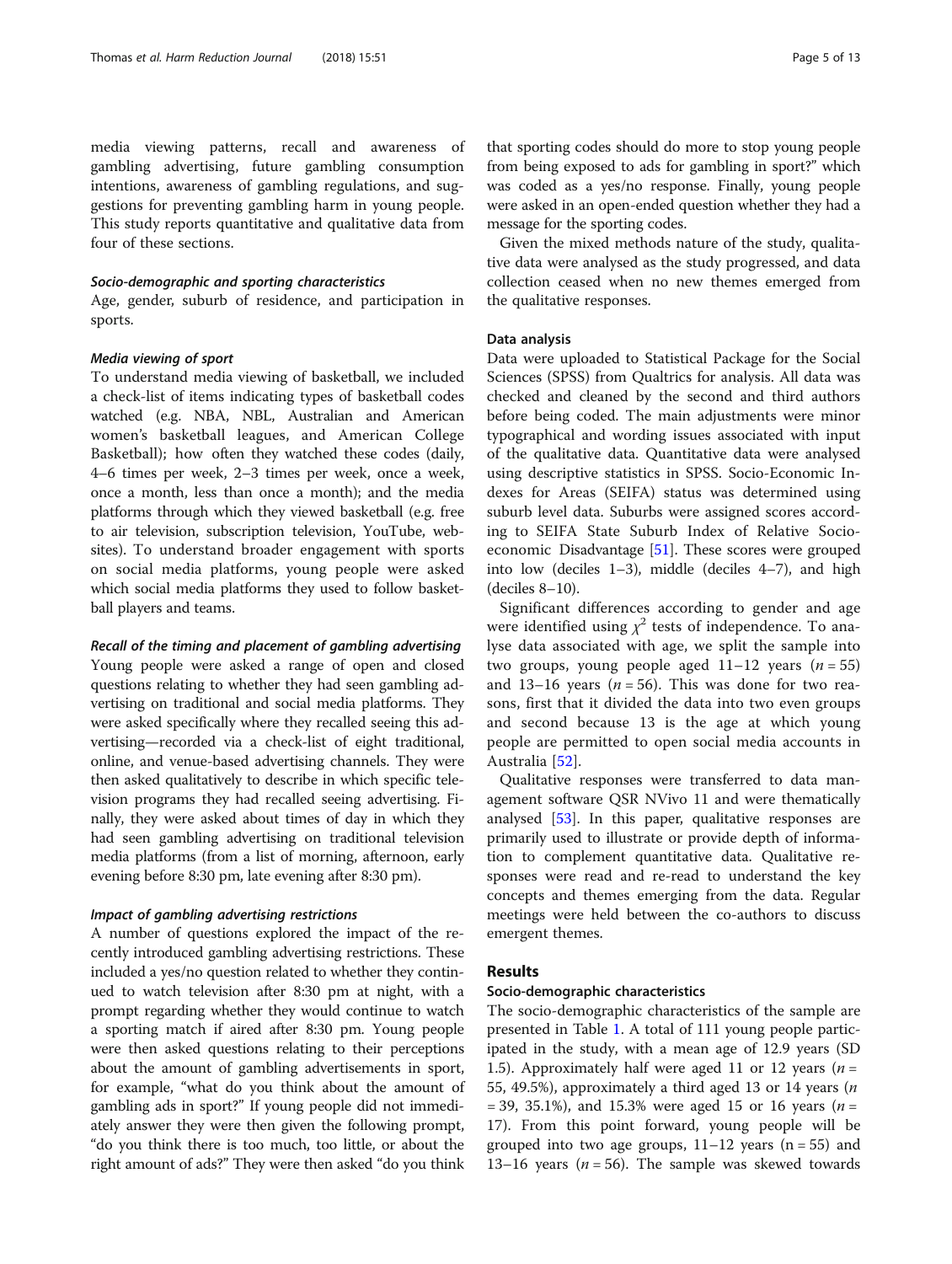<span id="page-6-0"></span>Table 1 Socio-demographic characteristics

| Characteristic      | n(%)      |
|---------------------|-----------|
| Age                 |           |
| $11-12$ years       | 55 (49.5) |
| $13-14$ years       | 39 (35.1) |
| $15-16$ years       | 17(15.3)  |
| Gender              |           |
| Male                | 66 (59.5) |
| Female              | 45 (40.5) |
| <b>SEIFA</b>        |           |
| Low (scores $1-3$ ) | 18 (16.2) |
| Middle (scores 4–7) | 64 (57.7) |
| High (scores 8-10)  | 28 (25.2) |
| Not provided        | 1(0.9)    |

boys ( $n = 66$ , 59.5%), but was roughly representative of basketball participation rates by gender in the state of Victoria [\[54\]](#page-12-0), and a higher proportion of girls than in previous studies [[2,](#page-11-0) [3\]](#page-11-0). The majority of young people lived in suburbs with SEIFA codes between four and seven ( $n = 64, 57.7\%$ ).

#### Sports engagement characteristics

The sports engagement characteristics of the sample are provided in Table [2.](#page-7-0) The majority of participants played basketball for a domestic or representative team  $(n = 108, 97.3%)$ , with a quarter of young people also playing AFL for a club-based team  $(n = 26, 23.4\%)$ . Sixteen (14.4%) reported participating in another sport such as soccer, hockey, netball, or dancing.

The majority reported watching professional basketball games in the last six months  $(n = 103, 92.8\%)$ . Young people watched basketball regularly, with almost two thirds stating that they watched professional basketball at least once a week ( $n = 71$ , 64.0%), and approximately one in ten having watched daily  $(n = 14, 12.6\%)$ . Over half reported watching more than one type of professional basketball in the last six months ( $n = 66, 59.5\%$ ), with the NBA watched most ( $n = 87, 78.4\%$ ). Boys were significantly more likely to watch all forms of basketball except "other" as compared to girls [NBA $-\chi^2$  = 4.0, p  $= .045; \quad \text{NBL} - \chi^2 = 6.1, \quad p = .014; \quad \text{College} - \chi^2 = 4.4, \quad p$ = .037]. A third of young people stated that their media viewing of basketball had increased since the NBA playoffs  $(n = 20, 36.4\%)$ .

Young people watched basketball via a range of media platforms, including free to air and subscription television ( $n = 78$ , 70.2%), via YouTube ( $n = 26$ , 23.4%) or other websites  $(n = 17, 15.3)$ . While just over half of all young people said they followed basketball players or teams on social media  $(n=63,$ 56.8%), 13- to 16-year-olds were significantly more likely to utilise social media for basketball engagement as compared to 11- to 12-year-olds  $[\chi^2 = 7.7, p$ = .006]. The top three social media platforms used to follow basketball players or teams were Instagram (n  $= 58, 52.3\%$ ), YouTube ( $n = 24, 21.6\%$ ), and Snapchat  $(n = 24, 21.6\%)$ . Those aged 13- to 16-years were significantly more likely to use Instagram  $[x^2 = 13.7, p$ = .00], and Snapchat  $[\chi^2 = 7.4, p = .007]$  compared to 11- and 12-year-olds. Boys were more likely to use YouTube  $[x^2 = 10.0, p = .002]$  and Snapchat  $[x^2 = 4.9,$  $p = .026$ ] as compared to girls.

#### Recall of the placement and timing of gambling advertising on media channels

Young people's recall of the placement and timing of gambling advertising on media channels is provided in Table [3](#page-8-0). The majority of young people recalled seeing gambling advertising on media platforms  $(n =$ 107, 96.4%). There were no discernible differences according to age or gender for media type, with the exception of Snapchat, where 13- to 16-year-olds were significantly more likely to state they had seen gambling advertising, relative to 11- to 12-year-olds  $[x^2 = 9.5, p = .009].$ 

The majority of young people recalled seeing gambling advertising on television ( $n = 101$ , 91.0%). When asked open-ended questions about types of programs in which they had seen gambling advertising, most reported sporting matches or games  $(n = 79, 71.2\%)$ , including during AFL games ( $n = 55$ , 49.5%). Eleven commented that they had seen gambling advertising during basketball games. During sporting matches, young people described seeing advertising before games started, during advertising breaks, between games, or on hoardings around the ground or on the court. Young people also reported seeing gambling advertising in a range of other television programs, including entertainment or reality shows ( $n = 28$ , 25.2%), or on news and current affairs programs  $(n = 15, 13.5\%)$ . When asked about the timing of advertising, most young people recalled gambling advertising in the early evening before 8:30 pm ( $n = 75$ , 67.6%), followed by late evening after 8:30 pm  $(n = 50, 45.0\%)$ , afternoons  $(n = 26, 23.4\%)$ , and mornings ( $n = 10, 9.0\%$ ).

In relation to social media, over half of young people described seeing gambling advertisements on social media  $(n = 61, 55.0\%)$ . Just over a third of young people ( $n = 40, 36.0\%$ ) said that they saw gambling advertising on YouTube, for example before watching basketball videos:

I've seen them heaps in YouTube basketball videos. The ads pop up and they are the same as on the television. (12-year-old boy)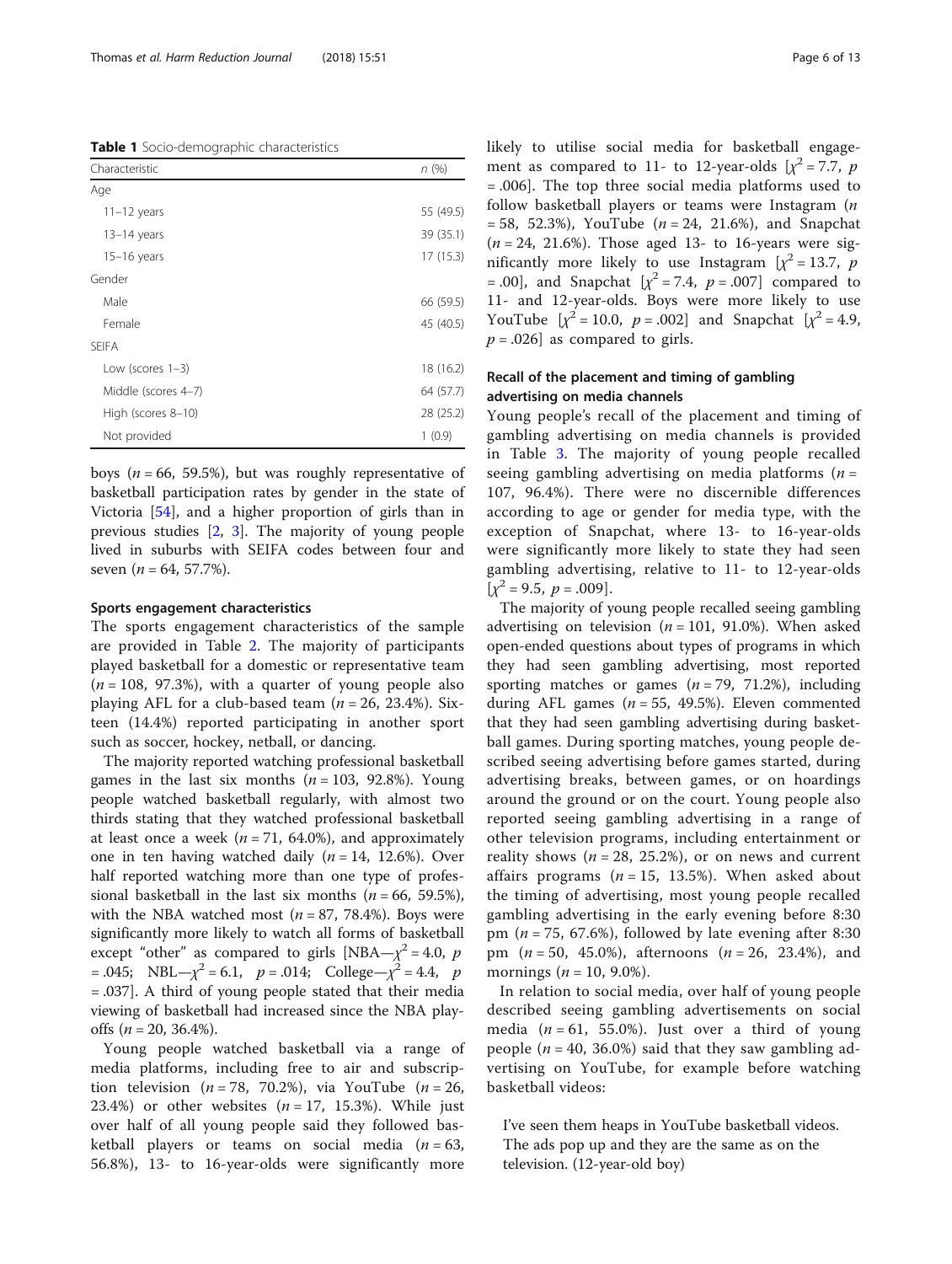<span id="page-7-0"></span>

|                                               | Gender                                               |                   | Age                     |                         | Total       |
|-----------------------------------------------|------------------------------------------------------|-------------------|-------------------------|-------------------------|-------------|
|                                               | Male $(n = 66)$                                      | Female $(n = 45)$ | $11-12(n=55)$           | $13-16 (n=56)$          | $(n = 111)$ |
| Sport played, n (%)                           |                                                      |                   |                         |                         |             |
| Basketball                                    | 66 (100.0)*                                          | 42 (93.3)*        | 53 (96.4)               | 55 (98.2)               | 108 (97.3)  |
| AFL                                           | 20 $(30.3)$ *                                        | $6(13.3)^{*}$     | 14(25.5)                | 12(21.4)                | 26 (23.4)   |
| Other                                         | $5(7.6)^*$                                           | $11 (24.4)^*$     | 14 $(25.5)^{^{\wedge}}$ | 2 (3.6) $^\wedge$       | 16 (14.4)   |
| Type of basketball watched, n (%)             |                                                      |                   |                         |                         |             |
| Any basketball                                | 65 (98.5)*                                           | 38 (84.4)*        | 50 (90.9)               | 53 (94.6)               | 103 (92.8)  |
| <b>NBA</b>                                    | 56 (84.8)*                                           | 31 (68.9)*        | 43 (78.2)               | 44 (78.6)               | 87 (78.4)   |
| <b>NBL</b>                                    | 50 (75.8)*                                           | 24 (53.3)*        | 36 (65.5)               | 38 (67.9)               | 74 (66.7)   |
| College                                       | $14(21.2)^{*}$                                       | $3(6.7)^{*}$      | $0^{\wedge}$            | 17 (30.4) $^{\wedge}$   | 17(15.3)    |
| Other                                         | 14(21.2)                                             | 14(31.1)          | 11(20.0)                | 17 $(30.4)^{^{\wedge}}$ | 28 (25.2)   |
|                                               | Basketball viewing (Media and live platforms), n (%) |                   |                         |                         |             |
| Subscription TV                               | 30(45.5)                                             | 17(37.8)          | 25 (45.5)               | 22 (39.3)               | 47 (42.3)   |
| Free to air TV                                | 18 (27.3)                                            | 18 (40.0)         | 21 (38.2)               | 15 (26.8)               | 36 (32.4)   |
| YouTube                                       | 17(25.8)                                             | 9(20.0)           | 12 (21.8)               | 14(25.0)                | 26 (23.4)   |
| Websites                                      | $16(24.2)^{*}$                                       | $1(2.2)^{*}$      | 4 (7.3) $^{\circ}$      | 13 $(23.2)^{^{\wedge}}$ | 17(15.3)    |
| NBA league <sup>+</sup>                       | $9(13.6)$ *                                          | $1(2.2)^{*}$      | 4(7.3)                  | 6(10.7)                 | 10(9.0)     |
| Go to game                                    | 5(7.6)                                               | 3(6.7)            | 3(5.5)                  | 5(8.9)                  | 8(7.2)      |
| Other                                         | 6(9.1)                                               | 2(4.4)            | 4(7.3)                  | 4(7.1)                  | 8(7.2)      |
| Social media used to follow basketball, n (%) |                                                      |                   |                         |                         |             |
| Total                                         | 40 (60.6)                                            | 23 (51.1)         | 24 (43.6) $^{\circ}$    | 39 (69.6) ^             | 63 (56.8)   |

Instagram 36 (54.5) 22 (48.9) 19 (34.5) 39 (69.6) <sup>^</sup> 39 (69.6) <sup>^</sup> 58 (52.3) YouTube 21 (31.8)\* 3 (6.7)\* 9 (16.4) 3 (16.4) 3 (5.7)\* 9 (16.4) 3 (5.8) 24 (21.6) Snapchat 19 (28.8)\* 5 (11.1)\* 6 (10.9) ^ 18 (32.1)^ 24 (21.6) Website 6 (9.1) 1 (2.2) 3 (5.5) 4 (7.1) 7 (6.3) Facebook 2 (3.0) 3 (6.7) 1 (1.8) 4 (7.1) 5 (4.5) Twitter 1 (1.5) 0 0 0 1 (1.8) 1 (0.9) Other 5 (7.6) 1 (2.2) 1 (1.8) 5 (8.9) 6 (5.4)

Table 2 S

 $n =$  Number of participants, % = Column percentages

\*Significance between genders at 0.05

^ Significance between age groups at 0.05

+ NBA league includes NBA league pass or streaming direct from NBA apps

Others described seeing gambling advertising on YouTube "before I watch the highlights" of sporting matches, or in other non-gambling videos (for example gaming or YouTuber videos). A small number of young people described having to watch these advertisements before they could watch a YouTube video. For example, one girl aged 12 told researchers "sometimes you can skip ads, sometimes you have to watch it all". Several described the specific content within these advertisements:

[I see them] on YouTube before I watch a video. A funny Sportsbet skit comes on. It's not about gambling though... I see them when I watch highlights too. (15-year-old boy)

Fourteen (12.6%) young people said that they saw gambling advertisements on Instagram, including sponsored advertisements while they were scrolling on their news feed, or through sponsored posts. Five said they saw gambling advertisements on Snapchat, including one 12-year-old girl who stated "When you are looking through your friends' stories, they pop up".

Half ( $n = 59$ , 53.1%) recalled seeing a gambling advertisement specifically during their viewing of basketball, with a quarter ( $n = 27$ , 24.3%) recalling specific brands they had seen during their basketball viewing. Over one in ten ( $n = 15$ , 13.5%) recalled seeing gambling advertising during televised commercial breaks while watching basketball, with ten providing specific details about the advertisements they had seen: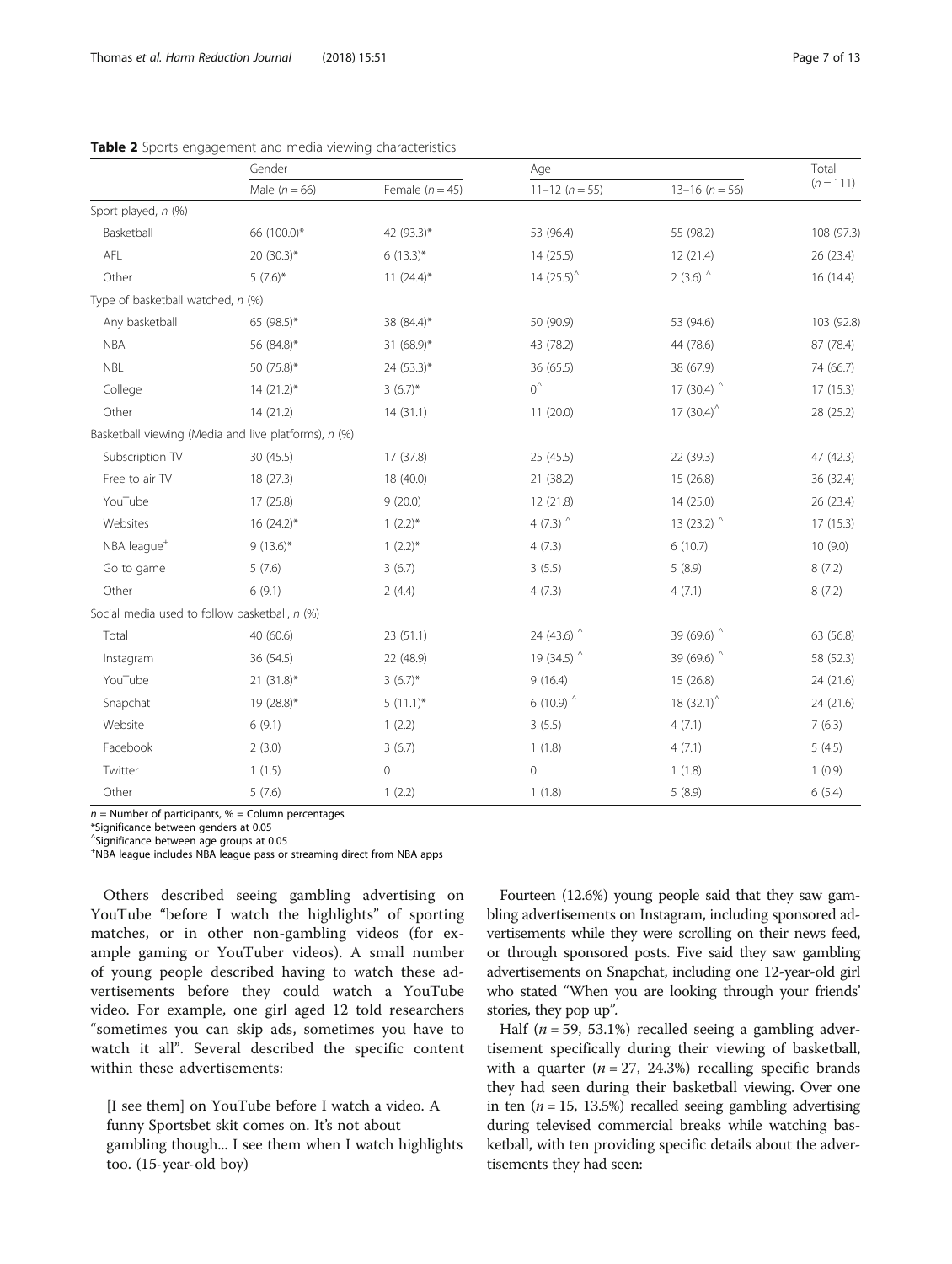|                                                                                  | Gender          |                   | Age                |                      | Total       |
|----------------------------------------------------------------------------------|-----------------|-------------------|--------------------|----------------------|-------------|
|                                                                                  | Male $(n = 66)$ | Female $(n = 45)$ | $11 - 12 (n = 55)$ | $13-16$ ( $n = 56$ ) | $(n = 111)$ |
| Recall of the placement of gambling advertising, $n$ (%)                         |                 |                   |                    |                      |             |
| <b>Television</b>                                                                | 58 (87.9)       | 43 (95.6)         | 50 (90.9)          | 51(91.1)             | 101 (91.0)  |
| YouTube                                                                          | 25 (37.9)       | 15(33.3)          | 17 (30.9)          | 23(41.1)             | 40 (36.0)   |
| Instagram                                                                        | 10(15.2)        | 4(8.9)            | 4(7.3)             | 10 (17.9)            | 14 (12.6)   |
| Website                                                                          | 8(12.1)         | 2(4.4)            | 4(7.3)             | 6(10.7)              | 10(9.0)     |
| Snapchat                                                                         | 4(6.1)          | 1(2.2)            | $0^{\wedge}$       | 5 (8.9) $^{\circ}$   | 5(4.5)      |
| At game                                                                          | 3(4.5)          | 2(4.4)            | 2(3.6)             | 3(5.4)               | 5(4.5)      |
| Facebook                                                                         | 3(4.5)          | 1(2.2)            | 1(1.8)             | 3(5.4)               | 4(3.6)      |
| A team app                                                                       | 2(3.0)          | $\mathbf{0}$      | 2(3.6)             | 0                    | 2(1.8)      |
| Other                                                                            | 3(4.5)          | 3(6.7)            | 3(5.5)             | 3(5.4)               | 6(5.4)      |
| Time of day recalled seeing gambling advertising (in television programs), n (%) |                 |                   |                    |                      |             |
| Morning                                                                          | $9(13.6)^*$     | $1(2.2)^{*}$      | 5(9.1)             | 5(8.9)               | 10(9.0)     |
| Afternoon                                                                        | 15(22.7)        | 11(24.4)          | 16(29.1)           | 10 (17.9)            | 26 (23.4)   |
| Early evening (before 8.30 pm)                                                   | 42 (63.6)       | 33 (73.3)         | 36(65.5)           | 39 (69.6)            | 75 (67.6)   |
| Evening (after 8.30 pm)                                                          | 28 (42.4)       | 22 (48.9)         | 22(40.0)           | 28 (50.0)            | 50 (45.0)   |

<span id="page-8-0"></span>Table 3 Recall of the placement and timing of gambling advertising on media channels

 $n =$  Number of participants, % = Column percentages

\*Significance between genders at 0.05

^ Significance between age groups at 0.05

[the advertisement says] choose your favourite player if you bet on the player to get MVP [most valuable player] and you win money. (14-year-old girl)

Ten (9.0%) recalled seeing gambling advertising at basketball stadiums, including gambling brand logos on the court, at half time on big screens, and around the stadiums. A few specifically recalled promotions for the company Ladbrokes during NBL matches. For example, one boy said:

[I see advertisements] sometimes in the break and I've seen the big Ladbrokes sign on the court in the Melbourne United games. (11-year-old boy)

#### Impact of gambling advertising restrictions

The majority of young people stated that they continued to watch sport after 8:30 pm ( $n = 93, 83.7\%$ ). Some commented that they would "watch the whole game" particularly if it was their team playing or if it was "a close margin" within the game. Those who did not watch sport after 8:30 pm ( $n = 16$ , 14.4%) were younger participants who said this was due to their early bedtime, or older participants who said they did not watch much televised sport.

The majority of young people ( $n = 88, 79.3%$ ) stated that there were too many gambling advertisements in sport and said there should be "none" or "less" advertisements. Some believed that gambling advertisements had a negative impact or were risky for young people, stating that gambling advertising within sport would teach young people that "they can't enjoy sport without betting" or that betting on sport was "normal". One fifth  $(n = 23, 20.7\%)$ stated that they thought the amount of gambling advertisements did not need to change or they were unsure about the impact on young people. There were some young people who had not noticed gambling advertising, with one young person noting that she perceived that gambling advertisements would not affect her age group:

I haven't really noticed them… I don't think it would impact my age, but it may impact older kids, like 15 or 16. (13-year-old girl)

There were also young people who commented that they thought the amount of gambling advertising was appropriate. For example, the following 11-year-old boy stated that advertising was "slightly irritating because you want to watch sport, but I understand why [sport has gambling advertising] and don't think there's too much". Another 12-year-old girl said that she disagreed there were too many gambling advertisements, highlighting that people were able to make choices about engaging in gambling:

Everyone has their own opinion and companies have to advertise to make money. But people can choose whether they want to gamble or not. (12-year-old girl)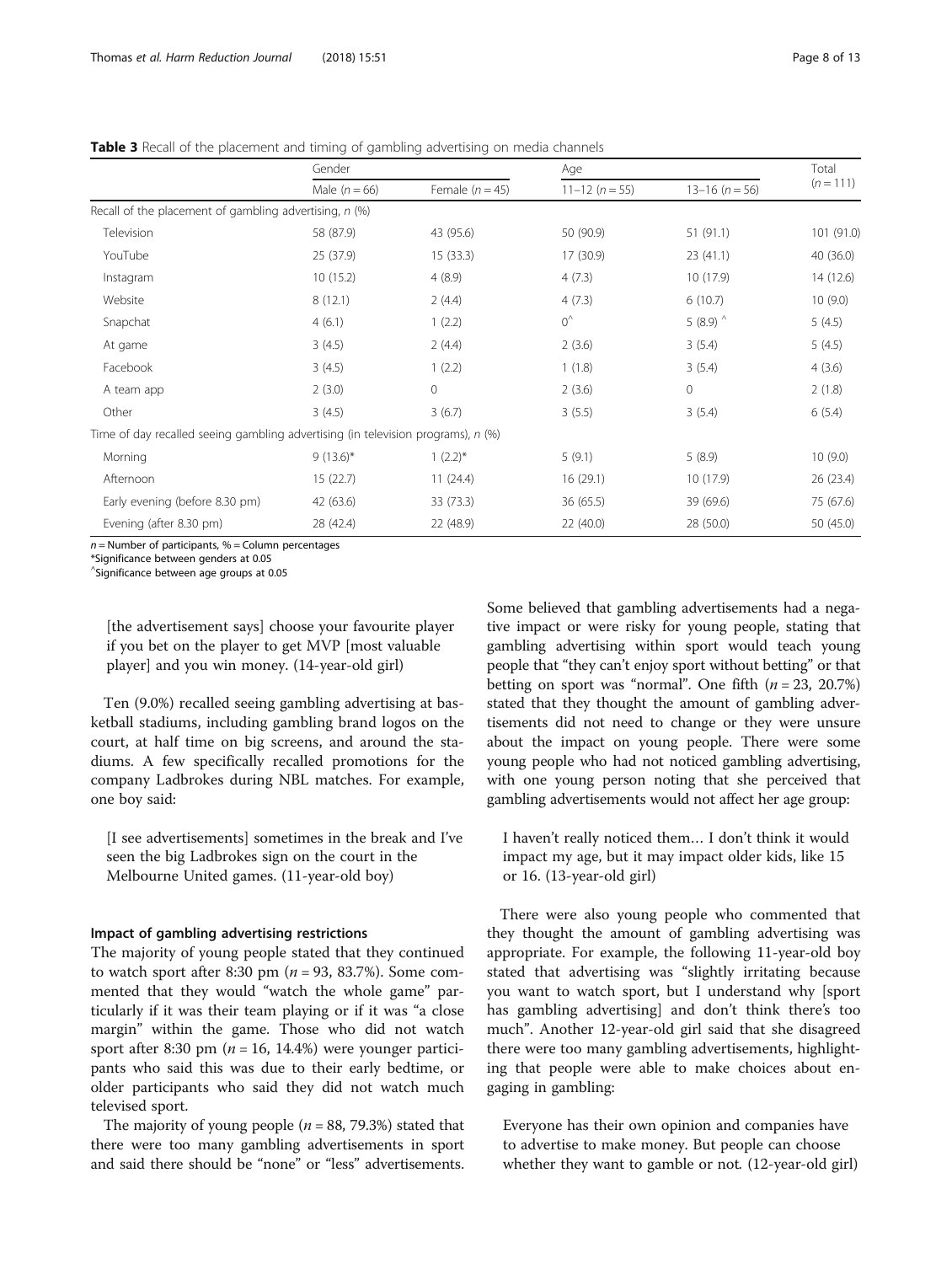Three quarters of young people agreed that sporting codes should do more to prevent young people from being exposed to advertising for gambling in sport ( $n = 84$ , 75.7%). Young people had a range of messages for sports organisations about their role in the promotion of gambling advertising, including that codes should be involved in reducing or banning gambling advertisements  $(n = 36, 32.1\%)$ :

People want to watch the game and not see the ads, they don't need to be encouraged to have a bet or see the offers. (11-year-old boy)

A quarter  $(n = 29, 25.9%)$  said that sporting codes should think more about the impact gambling advertising has on young people, including the negative impacts of gambling  $(n = 14, 12.5\%)$ . Some said that sporting codes needed to do more to stand up against gambling advertising and that "codes should say something" ( $n =$ 16, 14.3%). For example, a few commented that individuals look up to athletes and that sporting codes should remember that they were "more about the sport not the gambling". Others perceived that sporting codes had a responsibility to help young people understand the risks posed by gambling:

They should talk about the negative influences it has on our society to kids. They can really make a big difference with their impact and view in society. (14-year-old boy)

#### **Discussion**

This paper provides enhanced understanding of young people's exposure to, and awareness of, gambling advertising across media platforms since implementation of new gambling advertising restrictions in Australia in March 2018. There were five areas of discussion guided by the research questions.

First, this study contributes to existing research that has shown that young people are exposed to gambling advertising across a range of different media platforms. Consistent with other research, over 90% of young people reported seeing gambling advertising on television [[23](#page-12-0)]. However, a new finding is that 55% of young people recalled seeing gambling advertising on social media platforms. While regulations have predominantly focused on traditional media platforms such as television, there are no regulations in Australia or elsewhere which restrict gambling advertising on social media platforms such as YouTube, Instagram, Snapchat, and Facebook. In the UK, there have been some attempts at enforcing restrictions on gambling advertisements online, with gambling advertisements appealing to young people banned on websites [\[55](#page-12-0)]. However, there have been no comprehensive regulations that target "below the line" marketing on social media platforms. As there has been very little research into young people's exposure to gambling advertisements on social media, it is important to look to other areas of public health such as tobacco and alcohol, which have demonstrated that social media is an influential marketing space for companies that are restricted from traditional advertising strategies [[33,](#page-12-0) [56](#page-12-0)]. While recommendations from the Australian government are that only young people aged 13 years and over should be able to create social media accounts [[52](#page-12-0)], it is clear from this study that those as young as 11 and 12 are creating social media accounts or accessing social media sites. Social media may pose new challenges as parents may be unaware of the advertisements on these platforms, which limits discussions that may take place with young people about marketing they see. It is important that regulations keep pace with advances in technology to ensure that social media platforms fall under the same regulatory frameworks as traditional advertising channels.

Second, young people indicated that they see gambling advertising at all times of the day, but particularly in the early evening before 8:30 pm. This is an important finding as there may be a misperception that advertising restrictions in live sport also apply to other content before 8:30 pm. There are two gaps in Australian regulations that allow young people to be exposed to gambling advertisements prior to 8:30 pm. First, current regulations ban gambling advertising during "G" classified programs between 6:00 am–8:30 am and 4:00 pm–7:00 pm, or any television program directly targeting children from 5:00 am to 8:30 pm. However, young people identified seeing gambling advertisements during entertainment and reality style programs which may not be traditionally classified as directly targeting young people, but are promoted as "family friendly" viewing. Second, there are exemptions that allow gambling advertisements during news, current affairs, and sporting programs (until the recent amendments in relation to live sport). These programs typically are shown from 4:00 pm to 7:30 pm. As young people can recall gambling advertising in a range of sporting and non-sporting programs, and during times when advertising regulations are implemented, it is clear from this study that these loopholes within regulations need to be closed.

Third, many young people said that they continue watching sport after 8:30 pm (when bans on advertising in live sport cease to operate), and have indicated seeing gambling advertising specifically while watching sport. In this context, it is naïve to think that young people who are interested in watching sporting matches will turn off the television on a Friday, or Saturday night at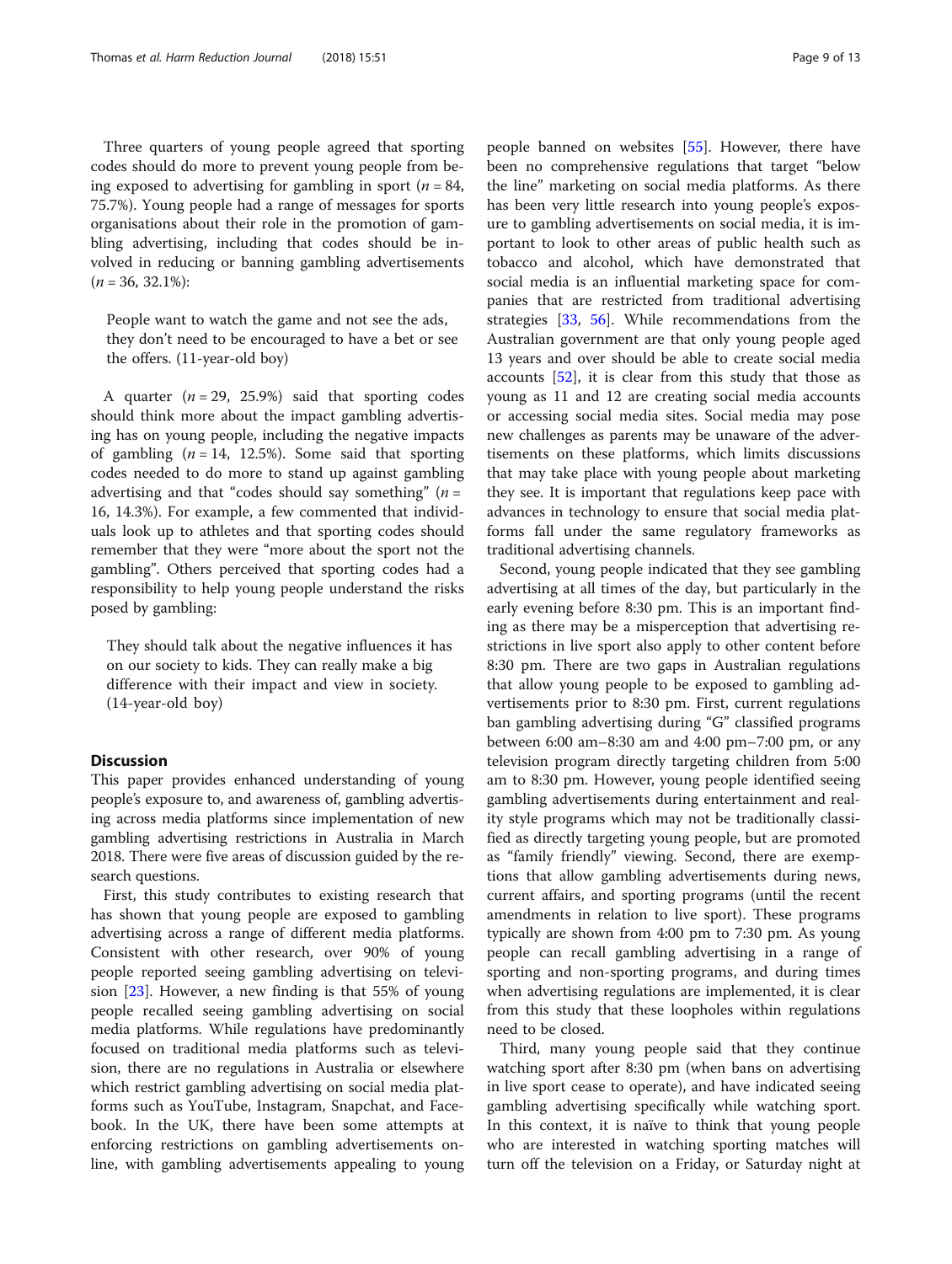8:30 pm. This study demonstrates that sport continues to be a large contributor to young people's exposure to gambling advertising. It also demonstrates the importance of creating regulations that are based on evidence relating to young people's media viewing behaviours. Given that young people specifically stated that they continue to watch games which are played through the 8:30 pm cut-off, whistle to whistle bans are clearly necessary if their exposure to gambling advertising is to be limited. These bans should also include stadium-based advertising that may be visible to young people when watching live sport. Finally, we would argue that key exemptions to "low" audience channels create unintended loopholes which contradict the Government's intentions of implementing regulations that aim to limit exposure to gambling advertising in sport for young people [[43](#page-12-0), [45](#page-12-0)].

Fourth, an important aspect of this research was the opportunity for young people to share their opinions on what could be done about exposure to gambling advertising. As in other studies [\[2\]](#page-11-0), most young people thought that sporting codes should do more to protect them from exposure to gambling advertisements. While it is reassuring that some athletes and sporting teams have been supportive of reducing sponsorship relationships and revenue received from gambling companies [\[57](#page-12-0), [58](#page-12-0)], this is still a difficult issue for athletes and teams to navigate when major sporting codes accept large advertising and sponsorship deals [[59](#page-13-0), [60\]](#page-13-0). However, the message from young people in this study about the need to remove gambling advertising from sport is clear.

Finally, these findings should help to set the research agenda outside Australia where knowledge about how young people understand and act on gambling advertising is limited. If policy makers are reluctant to act on data gathered in different jurisdictions or on "logic based on parallel evidence"  $([61]$  $([61]$ , p. 5), then it falls to researchers elsewhere to repeat experiments using similar methods, suitably adapted to local conditions, in order to avoid the costs of methodological novelty and to make data cumulative. Policy makers should not delay action on the basis that further research is needed, but rather should implement appropriate interventions on the basis of robust findings and sensible extrapolations, as they have done in many other areas in public health [\[62](#page-13-0)].

The study had a number of limitations. First, in the absence of substantial funding to evaluate the impact of new gambling advertising regulations in Australia, this study was funded via a small research support account held by ST. This restricted the number of interviews we could complete and restricted the study to three geographic regions of Victoria. However, many young people travel across the state for basketball games, and the study interviewed young people from a diverse range of geographic areas. Second, while the study aimed for diversity in the sample, the sample was skewed towards boys, and younger children, and was not representative of young people from different ethnic backgrounds. The  $\chi^2$ -tests of independence may also be biased given availability of data from a non-random sample. Finally, there may have been some social desirability bias in answering the questions in this study. While young people were told there were no right or wrong answers, they were aware that the research was examining the impact of gambling advertising on young people. This may have led to answers which were more critical of gambling advertising in sport, and more supportive of advertising restrictions.

#### Conclusion

Young people are heavily exposed to gambling advertising and promotion across a wide range of media platforms, including social media, and at all times. The current regulatory systems fail to protect them from gambling promotions through sport and celebrity associations, and offer loopholes that enable such forms of promotion to thrive. Young people themselves are aware and critical of the ubiquity, intent and impact of gambling promotion, and the extent and nature of their own exposure with insights that should be noted by those responsible for their protection from such exposure. While aware that gambling promotion brings financial benefits to both sports and media organisations, young people believe that more should be done to protect them from this form of promotion which normalises gambling behaviour from early ages. There is now a clear body of evidence confirming that the current regulatory systems for gambling advertising are ineffective. While further research can and should investigate this and related issues, policy makers and sporting authorities that fail to act could be enabling the exposure of young people to forms of promotion that may encourage their interest and involvement in gambling.

#### **Endnotes**

<sup>1</sup>GambleAware is a charity funded by voluntary contributions from the gambling industry which was, until 2016, chaired by a senior figure from the gambling industry  $[41]$  $[41]$  $[41]$ .

For researchers interested in replicating this study, young people were able to select from five different coloured drink bottles – clear, grey, red, green, and orange. The drink bottles were a very successful token of appreciation, and when set out on tables it encouraged young people and parents to inquire about what the research team was doing. As a note, red and green drink bottles were very popular.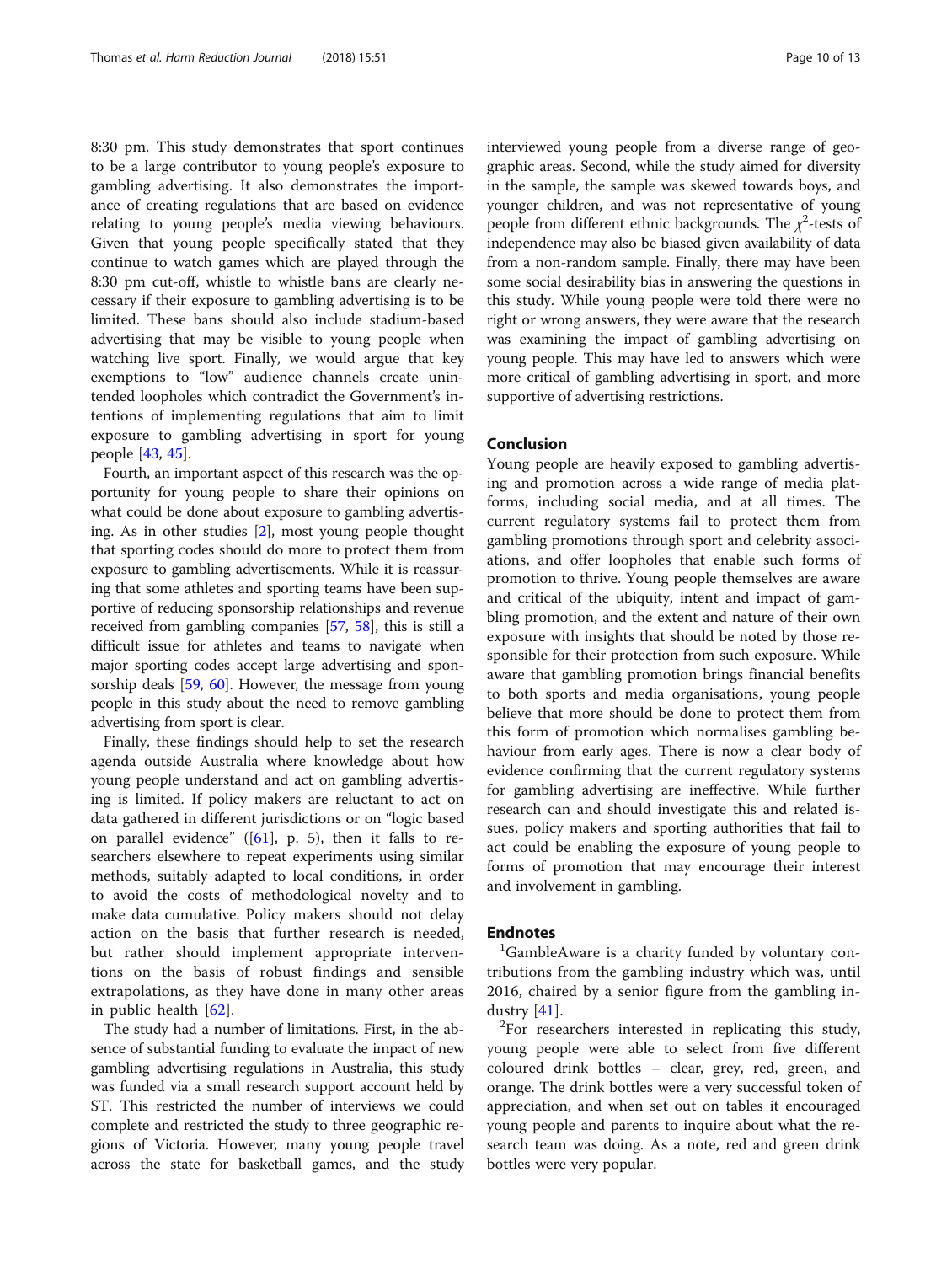#### <span id="page-11-0"></span>Abbreviations

AFL: Australian Football League; NBA: American National Basketball Association; NBL: Australian National Basketball League; SEIFA: Socio-Economic Indexes for Areas; SPSS: Statistical Package for the Social Sciences; UK: United Kingdom

#### Acknowledgements

We would like to thank the basketball associations who agreed to let us collect data at the stadiums, and to local councils for their support of the project. Most importantly, we would like to thank the young people who participated in this project.

#### Funding

This study was funded via a research support account held by ST.

#### Availability of data and materials

Datasets from this study are not available for sharing to protect the privacy and confidentiality of the young people that participated in the study.

#### Authors' contributions

ST conceptualised the study, contributed to the study design, helped in the data collection and analysis and drafting of the paper, and provided critical revisions of the paper. AB and HP contributed to the study design, helped in the data collection and analysis and drafting of the paper, and provided critical revisions of the paper. RC contributed to the study design, helped in the data analysis and drafting of the paper, and provided critical revisions of the paper. SM contributed to the data collection, data analysis, and critical revisions of the paper. SC helped in drafting the paper and provided critical revisions of the paper. CN contributed to the study design, data analysis, and critical revisions of the paper. MD contributed to the drafting and critical revisions of the paper. All authors read and approved the final manuscript.

#### Ethics approval and consent to participate

Greater than low risk ethical approval was received from the Deakin University Human Research Ethics Committee (2018-087). Consent was provided from a parent or a carer and the young person prior to participation.

#### Competing interests

ST has received funding in the last 3 years for gambling research from the Australian Research Council, and the Victorian Responsible Gambling Foundation (which is funded via hypothecated taxes from gambling). She has also received consultancy funding for gambling harm prevention education from the AFL Players Association and AFL Sportsready. She has received travel funding for conference presentations from the Living Room Cardiff, and the European Union.

AB has received funding in the last 3 years for gambling research from the Victorian Responsible Gambling Foundation, and from an Australian Government Research Training Program scholarship.

HP has received funding in the last 3 years for gambling research from the Victorian Responsible Gambling Foundation, and the Australian Research Council.

RC has, in the past 3 years, received travel expenses from Edinburgh University and the Graduate School for Humanities, University of Cologne. She has also received travel expenses from government departments and from organisations which derive their funding from government departments (including through hypothecated taxes on gambling) including the University of Helsinki Centre for Research on Addiction, Control and Governance; the Alberta Gambling Research Institute; the New Zealand Ministry of Health; the New Zealand Problem Gambling Foundation and The Gambling and Addictions Research Centre at Auckland University of Technology. She has also received funding to organise and run a conference from the British Academy. She has paid to attend industry-sponsored events and attended free, industry-supported events in order to conduct anthropological fieldwork.

SM has received funding for gambling research in the last year from an Australian Government Research Training Program scholarship. She is employed on projects funded by the Victorian Responsible Gambling Foundation.

CN has no funding interests to declare.

SC has received funding in the last 3 years from UK sources including the Avon Primary Care Research Collaborative, the National Institute for Health Research, and the Economic and Social Research Council. Further sources include agencies that are funded primarily by government departments (including through hypothecated taxes on gambling revenue) to fund gambling research, including the Victorian Responsible Gambling Foundation (Australia) and the Gambling Research Exchange Ontario (Canada). SC has not knowingly received funding from the gambling industry or any industry sponsored organisation. He has participated in scholarly and policy-related conferences and events which were sponsored by industry, but received no payment for involvement or expenses. MD has received funding for gambling research in the last 3 years from the Australian Research Council and the Victorian Responsible Gambling Foundation.

#### Publisher's Note

Springer Nature remains neutral with regard to jurisdictional claims in published maps and institutional affiliations.

#### Author details

<sup>1</sup> Centre for Population Health Research, School of Health and Social Development, Faculty of Health, Deakin University, Geelong, Australia. 2 Department of Anthropology, Goldsmiths, University of London, London, UK.<sup>3</sup> Department of Psychiatry, The University of Melbourne, Melbourne, Australia. <sup>4</sup> Population Health Science, Bristol Medical School, University of Bristol, Bristol, UK. <sup>5</sup> Faculty of Health Sciences, Curtin University, Bentley, Australia.

#### Received: 26 July 2018 Accepted: 7 September 2018 Published online: 19 October 2018

#### References

- 1. Messerlian C, Derevensky JL. Youth gambling: A public health perspective. Journal of Gambling Issues. 2005;20(1):69–79.
- 2. Thomas SL, Pitt H, Bestman A, Randle M, Stoneham M, Daube M. Child and parent recall of gambling sponsorship in Australia. Victoria: Victorian Responsible Gambling Foundation; 2016.
- 3. Pitt H, Thomas SL, Bestman A, Daube M, Derevensky J. What do children observe and learn from televised sports betting advertisements? A qualitative study among Australian children. Aust N Z J Public Health. 2017;41(6):604–10.
- 4. Delfabbro P, King D, Griffiths MD. From adolescent to adult gambling: an analysis of longitudinal gambling patterns in South Australia. Journal Of Gambling Studies / Co-Sponsored By The National Council On Problem Gambling And Institute For The Study Of Gambling And Commercial Gaming. 2014;30(3):547–63.
- 5. Delfabbro P, Lahn J, Grabosky P. Adolescent gambling in the ACT. ACT, Australia: Centre for Gambling Research. In: ANU; 2005.
- 6. Volberg RA, Gupta R, Griffiths MD, Olason DT, Delfabbro P. An international perspective on youth gambling prevalence studies. International Journal of Adolescent Medicine and Health. 2010;22(1):3.
- 7. Derevensky J, Shek D, Joav M. Youth Gambling: The Hidden Addiction. Germany: Walter De Gruyter Inc; 2011.
- 8. Gambling Commission. Young people and gambling 2017: A research study among 11–16 year olds in Great Britain. Gambling Commission, 2017. Available from: [http://www.gamblingcommission.gov.uk/PDF/survey-data/](http://www.gamblingcommission.gov.uk/PDF/survey-data/Young-People-and-Gambling-2017-Report.pdf) [Young-People-and-Gambling-2017-Report.pdf](http://www.gamblingcommission.gov.uk/PDF/survey-data/Young-People-and-Gambling-2017-Report.pdf)
- 9. Gambling Commission. Gambling participation in 2016: behaviour, awareness and attitudes. Gambling Commission: Birmingham, England; 2017. Available from: [http://www.gamblingcommission.gov.uk/PDF/survey](http://www.gamblingcommission.gov.uk/PDF/survey-data/Gambling-participation-in-2016-behaviour-awareness-and-attitudes.pdf)[data/Gambling-participation-in-2016-behaviour-awareness-and-attitudes.pdf](http://www.gamblingcommission.gov.uk/PDF/survey-data/Gambling-participation-in-2016-behaviour-awareness-and-attitudes.pdf)
- 10. Castrén S, Grainger M, Lahti T, Alho H, Salonen AH. At-risk and problem gambling among adolescents: a convenience sample of first-year junior high school students in Finland. Substance abuse treatment, prevention, and policy. 2015;10(1):1.
- 11. Fröberg F, Rosendahl IK, Abbott M, Romild U, Tengström A, Hallqvist J. The incidence of problem gambling in a representative cohort of Swedish female and male 16–24 year-olds by socio-demographic characteristics, in comparison with 25–44 year-olds. J Gambl Stud. 2015;31(3):621–41.
- 12. Miller H. Gen Bet: Has gambling gatecrashed our teens? Victoria. Australia: Victorian Responsible Gambling Foundation; 2017.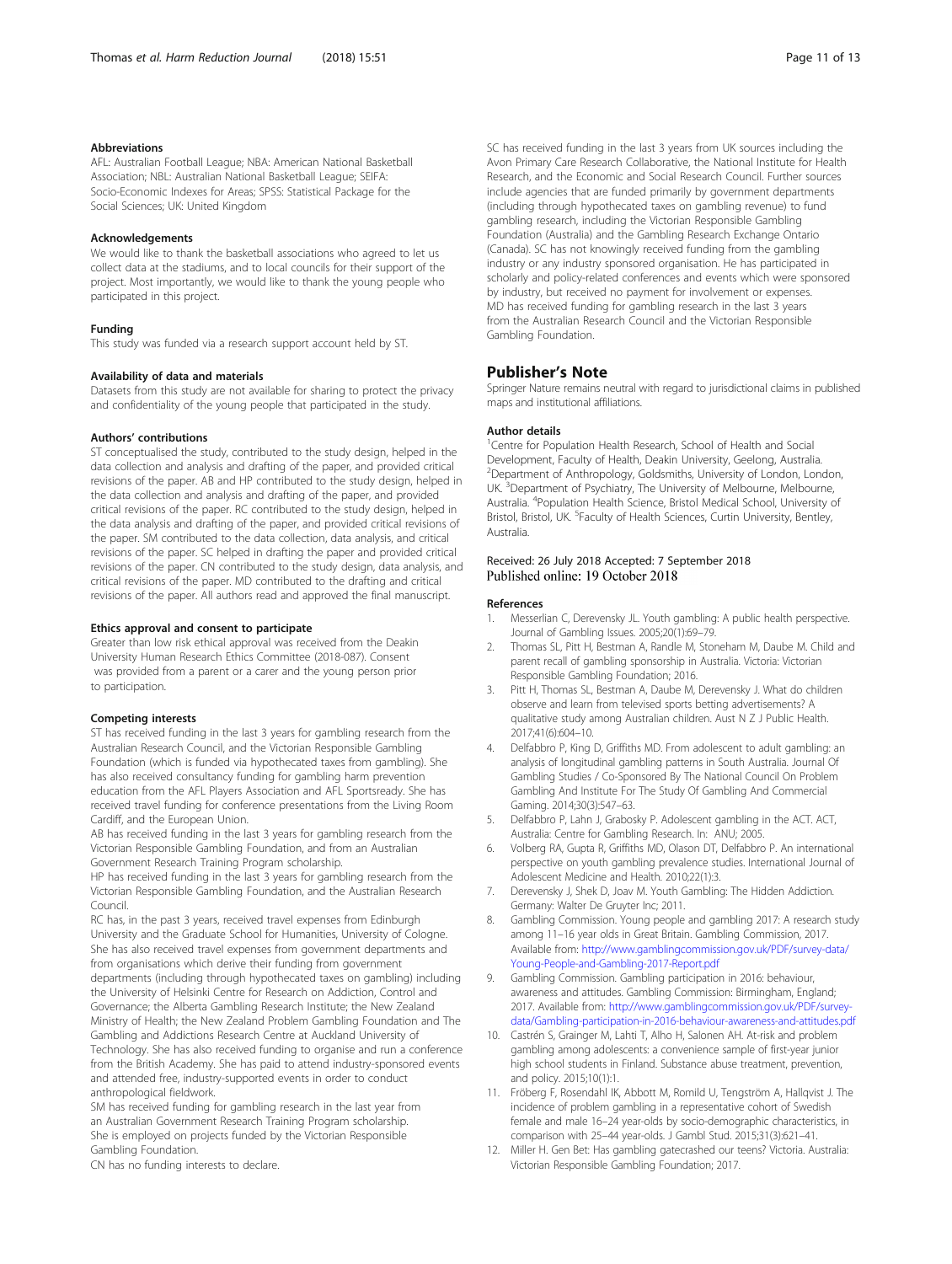- <span id="page-12-0"></span>13. Purdie N, Matters G, Hillman K, Murphy M, Ozolins C, Millwood P. Gambling and young people in Australia. In: Victoria (AUST): Gambling Research Australia; 2011.
- 14. Messerlian C, Byrne AM, Derevensky JL. Gambling, youth and the Internet: Should we be concerned. The Canadian Child and Adolescent Psychiatry Review. 2004;13(1):3–6.
- 15. Gupta R, Derevensky JL, Ellenbogen S. Personality characteristics and risktaking tendencies among adolescent gamblers. Canadian Journal of Behavioural Science/Revue canadienne des sciences du comportement. 2006;38(3):201.
- 16. Hardoon KK, Derevensky JL. Social influences involved in children's gambling behavior. J Gambl Stud. 2001;17(3):191–215.
- 17. Reith G, Dobbie F. Beginning gambling: The role of social networks and environment. Addict Res Theory. 2011;19(6):483–93.
- 18. Pitt H, Thomas SL, Bestman A, Daube M, Derevensky J. Factors that influence children's gambling attitudes and consumption intentions: Lessons for gambling harm prevention research, policies and advocacy strategies. Harm Reduction Journal. 2017;14(11):1–12.
- 19. Blinn-Pike L, Worthy SL, Jonkman JN. Adolescent gambling: a review of an emerging field of research. J Adolesc Health. 2010;47(3):223–36.
- 20. Sweney M. TV gambling ads have risen 600% since law change. The Guardian. 2013 [cited 11.07.18]. Available from: [https://www.theguardian.](https://www.theguardian.com/media/2013/nov/19/tv-gambling-ads) [com/media/2013/nov/19/tv-gambling-ads](https://www.theguardian.com/media/2013/nov/19/tv-gambling-ads).
- 21. Hickman A, Bennett L. Gambling ads: place your bets. AdNews. 2016 July 1st [cited 03.11.17]. Available from: [http://www.adnews.com.au/news/](http://www.adnews.com.au/news/gambling-ads-place-your-bets) [gambling-ads-place-your-bets.](http://www.adnews.com.au/news/gambling-ads-place-your-bets)
- 22. The Age. Odds are, sports betting ads are a bad gamble. The Age. 2016 October 23rd [cited 5.11.16]. Available from: [http://www.theage.com.au/](http://www.theage.com.au/comment/the-age-editorial/odds-are-sports-betting-ads-are-a-bad-gamble-20161023-gs8kmm.html) [comment/the-age-editorial/odds-are-sports-betting-ads-are-a-bad-gamble-](http://www.theage.com.au/comment/the-age-editorial/odds-are-sports-betting-ads-are-a-bad-gamble-20161023-gs8kmm.html)[20161023-gs8kmm.html.](http://www.theage.com.au/comment/the-age-editorial/odds-are-sports-betting-ads-are-a-bad-gamble-20161023-gs8kmm.html)
- 23. Pitt H, Thomas SL, Bestman A, Stoneham M, Daube M. "It's just everywhere!" Children and parents discuss the marketing of sports wagering in Australia. Aust N Z J Public Health. 2016;40(5):480–6.
- 24. Commonwealth of Australia. Parliamentary debates: House of Representatives: Official Hansard. 2017.
- 25. Pitt H, Thomas SL, Bestman A. Initiation, influence, and impact: adolescents and parents discuss the marketing of gambling products during Australian sporting matches. BMC Public Health. 2016;16(1):967.
- 26. Hing N, Vitartas P, Lamont M, Fink E. Adolescent exposure to gambling promotions during televised sport: An exploratory study of links with gambling intentions. Int Gambl Stud. 2014;14(3):374–93.
- 27. Derevensky J, Sklar A, Gupta R, Messerlian C. An empirical study examining the impact of gambling advertisements on adolescent gambling attitudes and behaviors. Int J Ment Heal Addict. 2010;8(1):21–34.
- 28. Sproston K, Hanley C, Brook K, Hing N. Gainsbury S. Marketing of sports betting and racing. Victoria. In: Australia: Gambling Research Australia; 2015.
- 29. McCarthy S, Thomas S, Randle M, Bestman A, Pitt H, Cowlishaw S, Daube M. Women's gambling behaviour, product preferences, and perceptions of product harm: Differences by age and gambling risk status. Harm Reduction Journal. 2018;15(22):1–12.
- 30. Houghton S, Hunter SC, Rosenberg M, Wood L, Zadow C, Martin K, Shilton T. Virtually impossible: limiting Australian children and adolescents daily screen based media use. BMC Public Health. 2015;15(1):5.
- 31. Thomas SL, Bestman A, Pitt H, Deans E, Randle M, Stoneham M, Daube M. The marketing of wagering on social media: An analysis of promotional content on YouTube, Twitter and Facebook. Victoria. Australia: Victorian Responsible Gambling Foundation; 2015.
- 32. Lobstein T, Landon J, Thornton N, Jernigan D. The commercial use of digital media to market alcohol products: a narrative review. Addiction. 2017;112:21–7.
- 33. Freeman B. New media and tobacco control. Tob Control. 2012;21(2):139–44.
- 34. Australian Communication and Media Authority. Commercial television code of practice. 2016 [cited 24.04.17]. Available from: [http://www.acma.](http://www.acma.gov.au/Industry/Broadcast/Television/TV-content-regulation/commercial-television-code-of-practice-tv-content-regulation-i-acma) [gov.au/Industry/Broadcast/Television/TV-content-regulation/commercial](http://www.acma.gov.au/Industry/Broadcast/Television/TV-content-regulation/commercial-television-code-of-practice-tv-content-regulation-i-acma)[television-code-of-practice-tv-content-regulation-i-acma.](http://www.acma.gov.au/Industry/Broadcast/Television/TV-content-regulation/commercial-television-code-of-practice-tv-content-regulation-i-acma)
- 35. The Local. Italy's government moves to ban all adverts for gambling. The Local. 2018 [cited 09.07.18]. Available from: [https://www.thelocal.it/](https://www.thelocal.it/20180705/italy-ban-gambling-adverts) [20180705/italy-ban-gambling-adverts.](https://www.thelocal.it/20180705/italy-ban-gambling-adverts)
- 36. iGamingBusiness. EGBA hits out at Italian ad ban. 2018 [cited 17.07.18]. Available from: [http://www.igamingbusiness.com/news/egba-hits-out-italian-ad-ban.](http://www.igamingbusiness.com/news/egba-hits-out-italian-ad-ban)
- 37. iGamingBusiness. Industry body 'perplexed' as Italy confirms gambling ad ban. 2018 [cited 31.08.18]. Available from: [http://www.igamingbusiness.com/](http://www.igamingbusiness.com/news/industry-body-perplexed-italy-confirms-gambling-ad-ban) [news/industry-body-perplexed-italy-confirms-gambling-ad-ban](http://www.igamingbusiness.com/news/industry-body-perplexed-italy-confirms-gambling-ad-ban).
- 38. Woodhouse J. Gambling advertising: regulation in Great Britain. House of Commons, 2018. Available from: [http://researchbriefings.files.parliament.uk/](http://researchbriefings.files.parliament.uk/documents/CBP-7428/CBP-7428.pdf) [documents/CBP-7428/CBP-7428.pdf](http://researchbriefings.files.parliament.uk/documents/CBP-7428/CBP-7428.pdf)
- 39. Savage M. Gambling ads must have serious addiction warnings, demand MPs. The Guardian. 2018 27th May [cited 11.07.18]. Available from: [https://](https://www.theguardian.com/society/2018/may/27/gambling-adverts-fuelling-british-health-crisis-warn-mps-crackdown) [www.theguardian.com/society/2018/may/27/gambling-adverts-fuelling](https://www.theguardian.com/society/2018/may/27/gambling-adverts-fuelling-british-health-crisis-warn-mps-crackdown)[british-health-crisis-warn-mps-crackdown](https://www.theguardian.com/society/2018/may/27/gambling-adverts-fuelling-british-health-crisis-warn-mps-crackdown).
- 40. UK Government. Tracey Crouch's statement on the Government Response to the Consultation on proposals for changes to Gaming Machines and Social Responsibility Measures. 2018 [cited 11.07.18]. Available from: [https://](https://www.gov.uk/government/speeches/tracey-crouchs-statement-on-the-government-response-to-the-consultation-on-proposals-for-changes-to-gaming-machines-and-social-responsibility-measure) [www.gov.uk/government/speeches/tracey-crouchs-statement-on-the](https://www.gov.uk/government/speeches/tracey-crouchs-statement-on-the-government-response-to-the-consultation-on-proposals-for-changes-to-gaming-machines-and-social-responsibility-measure)[government-response-to-the-consultation-on-proposals-for-changes-to](https://www.gov.uk/government/speeches/tracey-crouchs-statement-on-the-government-response-to-the-consultation-on-proposals-for-changes-to-gaming-machines-and-social-responsibility-measure)[gaming-machines-and-social-responsibility-measure](https://www.gov.uk/government/speeches/tracey-crouchs-statement-on-the-government-response-to-the-consultation-on-proposals-for-changes-to-gaming-machines-and-social-responsibility-measure)).
- 41. Ramesh R. Chair of leading UK gambling charity announces retirement. The Guardian. 2016 [cited 11.07.18]. Available from: [https://www.theguardian.com/](https://www.theguardian.com/society/2016/jan/15/chair-of-leading-uk-gambling-charity-announces-retirement) [society/2016/jan/15/chair-of-leading-uk-gambling-charity-announces-retirement](https://www.theguardian.com/society/2016/jan/15/chair-of-leading-uk-gambling-charity-announces-retirement).
- 42. Minister for Consumer Affairs, Gaming and Liquor Regulation. Gambling ad ban near schools, roads and public transport. 2017 [cited 06.11.17]. Available from: [https://www.premier.vic.gov.au/gambling-ad-ban-near-schools-roads](https://www.premier.vic.gov.au/gambling-ad-ban-near-schools-roads-and-public-transport/)[and-public-transport/](https://www.premier.vic.gov.au/gambling-ad-ban-near-schools-roads-and-public-transport/).
- 43. Australian Communication and Media Authority. New gambling advertising rules during live sports. 2018 [cited 22.05.18]. Available from: [https://www.](https://www.acma.gov.au/Industry/Broadcast/Television/Advertising/new-gambling-advertising-rules-during-live-sports) [acma.gov.au/Industry/Broadcast/Television/Advertising/new-gambling](https://www.acma.gov.au/Industry/Broadcast/Television/Advertising/new-gambling-advertising-rules-during-live-sports)[advertising-rules-during-live-sports.](https://www.acma.gov.au/Industry/Broadcast/Television/Advertising/new-gambling-advertising-rules-during-live-sports)
- 44. Australian Communication and Media Authority. FAQs: Gambling ads during live streamed sports. 2018 [cited 30.08.18]. Available from: [https://www.](https://www.acma.gov.au/Industry/Internet/Internet-content/Gambling-advertising/faqs-gambling-ads-during-live-streamed-sports) [acma.gov.au/Industry/Internet/Internet-content/Gambling-advertising/faqs](https://www.acma.gov.au/Industry/Internet/Internet-content/Gambling-advertising/faqs-gambling-ads-during-live-streamed-sports)[gambling-ads-during-live-streamed-sports.](https://www.acma.gov.au/Industry/Internet/Internet-content/Gambling-advertising/faqs-gambling-ads-during-live-streamed-sports)
- 45. McIver D. NBA play-offs coverage reveals gap in gambling ad restrictions targeting kids. ABC News. 2018 23rd May [cited 23.05.18]. Available from: [http://www.abc.net.au/news/2018-05-08/nba-play-offs-coverage-reveals](http://www.abc.net.au/news/2018-05-08/nba-play-offs-coverage-reveals-sports-betting-ad-loophole/9736060)[sports-betting-ad-loophole/9736060](http://www.abc.net.au/news/2018-05-08/nba-play-offs-coverage-reveals-sports-betting-ad-loophole/9736060).
- 46. UNICEF. Inquiry into the Communications Legislation Amendment (Online Content Services and Other Measures) Bill 2017. UNICEF, 2018. Available from: [https://www.unicef.org.au/Upload/UNICEF/Media/Documents/UNICEF-](https://www.unicef.org.au/Upload/UNICEF/Media/Documents/UNICEF-Australia-submission-re-Communications-Leg-Amendment-Online-Content-Services-Bill-2017-FINAL-15-01-18.pdf)[Australia-submission-re-Communications-Leg-Amendment-Online-Content-](https://www.unicef.org.au/Upload/UNICEF/Media/Documents/UNICEF-Australia-submission-re-Communications-Leg-Amendment-Online-Content-Services-Bill-2017-FINAL-15-01-18.pdf)[Services-Bill-2017-FINAL-15-01-18.pdf](https://www.unicef.org.au/Upload/UNICEF/Media/Documents/UNICEF-Australia-submission-re-Communications-Leg-Amendment-Online-Content-Services-Bill-2017-FINAL-15-01-18.pdf)
- 47. Bestman A, Thomas SL, Randle M, Thomas SD. Children's implicit recall of junk food, alcohol and gambling sponsorship in Australian sport. BMC Public Health. 2015;15(1):1022.
- 48. Oates C, Blades M, Gunter B. Children and television advertising: When do they understand persuasive intent? J Consum Behav. 2002;1(3):238–45.
- 49. Calvert SL. Children as consumers: Advertising and marketing. Futur Child. 2008;18(1):205–34.
- 50. Thomas, SL. Parents and adolescents discuss gambling advertising: A qualitative study. Victoria, Australia: Victorian Responsible Gambling Foundation; 2014.
- 51. Australian Bureau of Statistics. SEIFA by State Suburb Code (SSC). 2011 [cited 03.09.18]. Available from: [http://stat.data.abs.gov.au/Index.](http://stat.data.abs.gov.au/Index.aspx?DataSetCode=SEIFA_SSC) [aspx?DataSetCode=SEIFA\\_SSC.](http://stat.data.abs.gov.au/Index.aspx?DataSetCode=SEIFA_SSC)
- 52. Officer of the eSafety Commissioner. Is there an age limit for kids on social media. 2018 [cited 03.09.18]. Available from: [https://www.esafety.gov.au/](https://www.esafety.gov.au/education-resources/iparent/staying-safe/social-networking/is-there-an-age-limit-for-kids-on-social-media) [education-resources/iparent/staying-safe/social-networking/is-there-an-age](https://www.esafety.gov.au/education-resources/iparent/staying-safe/social-networking/is-there-an-age-limit-for-kids-on-social-media)[limit-for-kids-on-social-media](https://www.esafety.gov.au/education-resources/iparent/staying-safe/social-networking/is-there-an-age-limit-for-kids-on-social-media).
- 53. Braun V, Clarke V. Using thematic analysis in psychology. Qual Res Psychol. 2006;3(2):77–101.
- 54. SportsTG. Girls got game. 2018 [cited 17.07.18]. Available from: [http://](http://websites.sportstg.com/assoc_page.cgi?c=0-3911-0-0-0&sID=83061) [websites.sportstg.com/assoc\\_page.cgi?c=0-3911-0-0-0&sID=83061](http://websites.sportstg.com/assoc_page.cgi?c=0-3911-0-0-0&sID=83061).
- 55. Advertising Standards Authority. Online ads overtake TV ads for complaints, with double the cases. 2018 [cited 18.07.18]. Available from: [https://www.asa.org.uk/](https://www.asa.org.uk/news/online-ads-overtake-tv-ads-for-complaints-with-double-the-cases.html) [news/online-ads-overtake-tv-ads-for-complaints-with-double-the-cases.html.](https://www.asa.org.uk/news/online-ads-overtake-tv-ads-for-complaints-with-double-the-cases.html)
- 56. Tobacco Free Kids. New Investigation Exposes How Tobacco Companies Market Cigarettes on Social Media in the U.S. and Around the World. 2018 [cited 03.09.18]. Available from: [https://www.tobaccofreekids.org/press](https://www.tobaccofreekids.org/press-releases/2018_08_27_ftc)[releases/2018\\_08\\_27\\_ftc](https://www.tobaccofreekids.org/press-releases/2018_08_27_ftc).
- 57. Baum G. For Harry Taylor and Easton Wood, all bets are off. The Sydney Morning Herald. 2017 14th February [cited 18.11.17]. Available from: [http://www.smh.com.](http://www.smh.com.au/sport/for-harry-taylor-and-easton-wood-all-bets-are-off-20170214-guctdz.html) [au/sport/for-harry-taylor-and-easton-wood-all-bets-are-off-20170214-guctdz.html](http://www.smh.com.au/sport/for-harry-taylor-and-easton-wood-all-bets-are-off-20170214-guctdz.html).
- 58. Burgan M. Club signs responsible gambling charter. Melbourne Football Club. 2016 April 1st [cited 08.04.16]. Available from: [http://www.](http://www.melbournefc.com.au/news/2016-04-01/club-signs-responsible-gambling-charter) [melbournefc.com.au/news/2016-04-01/club-signs-responsible-gambling](http://www.melbournefc.com.au/news/2016-04-01/club-signs-responsible-gambling-charter)[charter.](http://www.melbournefc.com.au/news/2016-04-01/club-signs-responsible-gambling-charter)